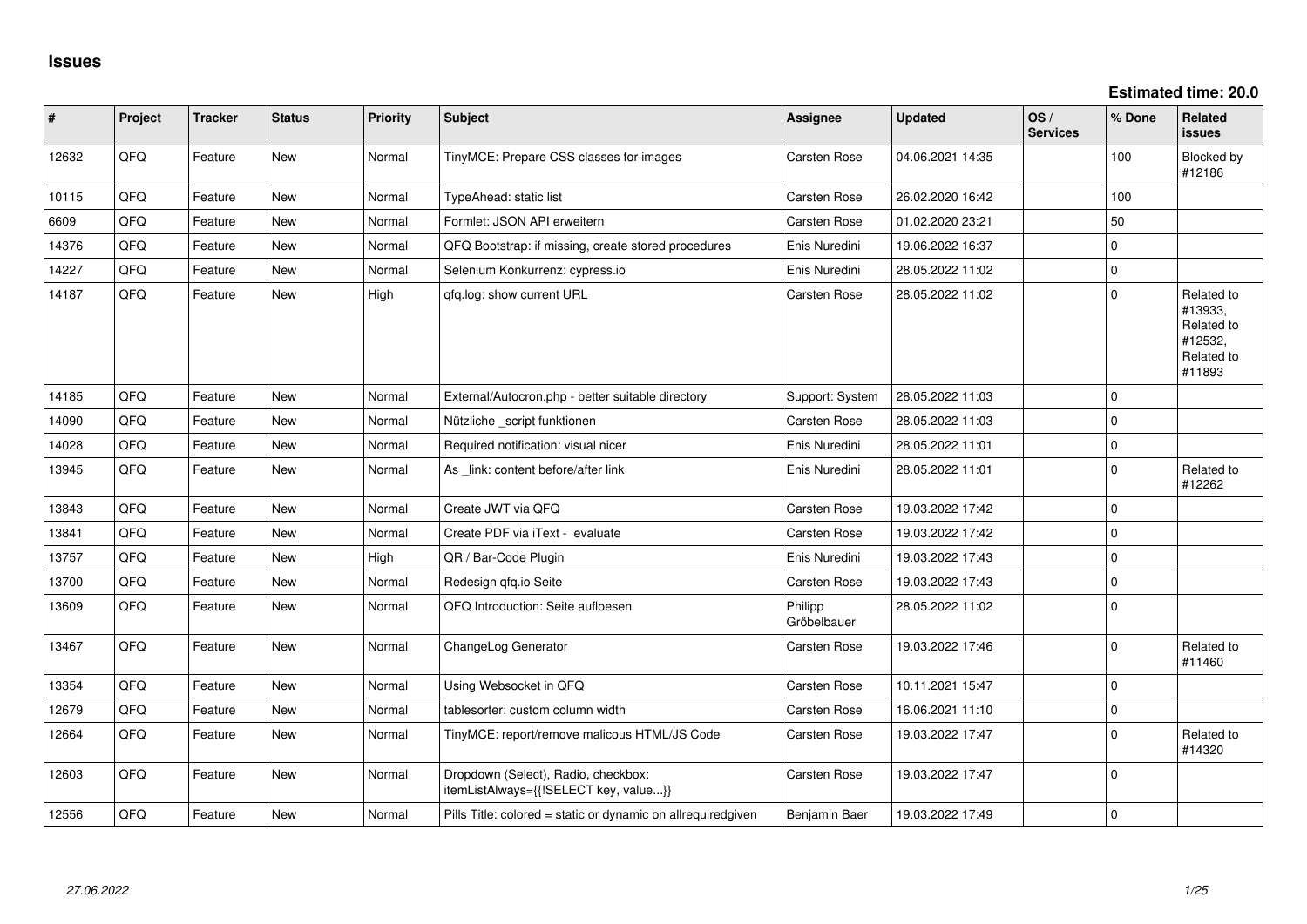| #     | Project | <b>Tracker</b> | <b>Status</b> | <b>Priority</b> | <b>Subject</b>                                                                                                                        | Assignee      | <b>Updated</b>   | OS/<br><b>Services</b> | % Done   | Related<br><b>issues</b>                                              |
|-------|---------|----------------|---------------|-----------------|---------------------------------------------------------------------------------------------------------------------------------------|---------------|------------------|------------------------|----------|-----------------------------------------------------------------------|
| 12544 | QFQ     | Feature        | New           | High            | a) ' AS _link' new also as ' AS _format', b) sortierung via<br>'display: none;', c) '_format' benoeitgt nicht zwingend<br>u/U/p/m/z/d | Carsten Rose  | 14.12.2021 16:03 |                        | 0        |                                                                       |
| 12532 | QFQ     | Feature        | <b>New</b>    | High            | SIP-Parameter bei Seitenaufruf in Browser-Console<br>anzeigen                                                                         | Carsten Rose  | 07.12.2021 17:19 |                        | 0        | Related to<br>#11893,<br>Related to<br>#14187                         |
| 12490 | QFQ     | Feature        | <b>New</b>    | Normal          | Loading Plugins in QFQ - see what tinymce does. (lazy<br>loading)                                                                     | Benjamin Baer | 08.06.2022 10:37 |                        | $\Omega$ | Related to<br>#12611,<br>Related to<br>#10013,<br>Related to<br>#7732 |
| 12480 | QFQ     | Feature        | <b>New</b>    | Normal          | If QFQ upgrade is running, block further request                                                                                      | Carsten Rose  | 03.05.2021 20:45 |                        | $\Omega$ |                                                                       |
| 12477 | QFQ     | Feature        | <b>New</b>    | Normal          | Support for refactoring: Form, FormElement, diverse<br>Tabellen/Spalten, tt-content Records                                           | Carsten Rose  | 03.05.2021 20:45 |                        | 0        |                                                                       |
| 12476 | QFQ     | Feature        | <b>New</b>    | Normal          | clearMe: a) should trigger 'dirty', b) sticky on textarea resize                                                                      | Benjamin Baer | 04.01.2022 08:40 |                        | 0        | Related to<br>#9528                                                   |
| 12474 | QFQ     | Feature        | <b>New</b>    | Normal          | Check BaseConfigURL if it is given and the the last char is '/'                                                                       | Carsten Rose  | 03.05.2021 20:45 |                        | 0        |                                                                       |
| 12465 | QFQ     | Feature        | New           | Normal          | QFQ Function: use in FE to fill StoreRecord                                                                                           | Carsten Rose  | 05.05.2021 21:58 |                        | 0        |                                                                       |
| 12413 | QFQ     | Feature        | New           | Normal          | STORE_TYPO3: enhance for {{be_users.email:T}},<br>{{fe users.email:T}}                                                                | Carsten Rose  | 03.05.2021 20:45 |                        | 0        | Related to<br>#12412,<br>Related to<br>#10012                         |
| 12412 | QFQ     | Feature        | <b>New</b>    | Normal          | Action/Escape qualifier 'e' (empty), '0': if given, an empty<br>string (or '0') will be treated as 'not found'                        | Carsten Rose  | 08.05.2021 09:40 |                        | $\Omega$ | Related to<br>#12413,<br>Related to<br>#10012                         |
| 12400 | QFQ     | Feature        | <b>New</b>    | Normal          | Tutorial ist in QFQ Doku, Wird in der Suche gefunden, es<br>gibt aber kein Menupunkt - Inhalt ueberpruefen                            | Carsten Rose  | 03.05.2021 20:45 |                        | 0        |                                                                       |
| 12330 | QFQ     | Feature        | <b>New</b>    | Normal          | Copy to input field / text area / TinyMCE                                                                                             | Carsten Rose  | 07.04.2021 09:01 |                        | 0        |                                                                       |
| 12269 | QFQ     | Feature        | <b>New</b>    | Normal          | 2FA - Login                                                                                                                           | Carsten Rose  | 03.05.2021 20:45 |                        | 0        |                                                                       |
| 12186 | QFQ     | Feature        | New           | High            | TinyMCE Config für Objekte                                                                                                            | Carsten Rose  | 07.12.2021 17:19 |                        | 0        | <b>Blocks</b><br>#12632                                               |
| 12163 | QFQ     | Feature        | New           | Normal          | Checkbox: table wrap                                                                                                                  | Carsten Rose  | 03.05.2021 20:51 |                        | 0        |                                                                       |
| 12162 | QFQ     | Feature        | New           | Normal          | FE.type=sendmail: personalized mailing (several mails) via<br>template                                                                | Carsten Rose  | 03.05.2021 20:45 |                        | 0        |                                                                       |
| 12156 | QFQ     | Feature        | New           | Normal          | Form: Optional disable 'leave page'                                                                                                   |               | 03.05.2021 20:45 |                        | 0        |                                                                       |
| 12146 | QFQ     | Feature        | New           | Normal          | Autocron Job: Anzeigen wann der naechste Job ausgefuehrt   Carsten Rose<br>wird, resp das er nicht ausgefuehrt wird                   |               | 15.03.2021 15:23 |                        | 0        |                                                                       |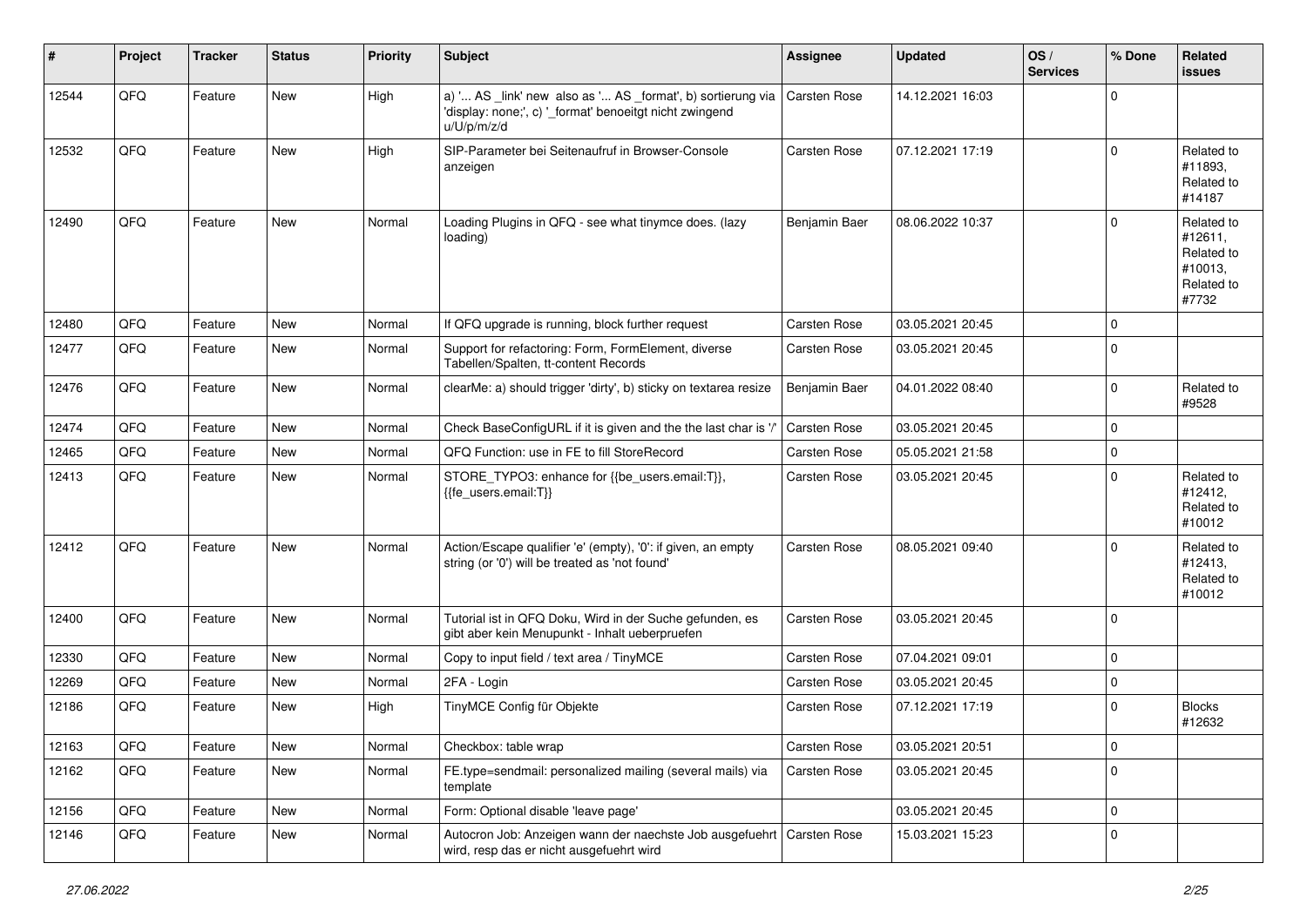| #     | Project | <b>Tracker</b> | <b>Status</b> | <b>Priority</b> | <b>Subject</b>                                                                                       | <b>Assignee</b>                                        | <b>Updated</b>   | OS/<br><b>Services</b> | % Done      | Related<br><b>issues</b>                      |                      |
|-------|---------|----------------|---------------|-----------------|------------------------------------------------------------------------------------------------------|--------------------------------------------------------|------------------|------------------------|-------------|-----------------------------------------------|----------------------|
| 12135 | QFQ     | Feature        | New           | Normal          | Subrecord: Notiz                                                                                     |                                                        | 24.04.2021 16:58 |                        | $\mathbf 0$ |                                               |                      |
| 12119 | QFQ     | Feature        | <b>New</b>    | Normal          | AS paged: error message missing if there ist no 'r' argument.                                        | <b>Carsten Rose</b>                                    | 03.05.2021 20:51 |                        | 0           |                                               |                      |
| 12109 | QFQ     | Feature        | New           | Normal          | Donwload Link: Plain, SIP, Persistent Link, Peristent SIP -<br>new notation                          | Carsten Rose                                           | 03.05.2021 20:45 |                        | $\mathbf 0$ | Related to<br>#12085                          |                      |
| 12039 | QFQ     | Feature        | New           | Normal          | Missing htmlSpecialChar() in pre processing on form submit                                           |                                                        | 18.02.2021 00:09 |                        | 0           | Related to<br>#14320                          |                      |
| 12038 | QFQ     | Feature        | New           | Normal          | a) STORE_VAR: filenameOnlyStripUniq, b) SP:<br>QSTRIPUNIQ()                                          |                                                        | 17.02.2021 23:55 |                        | $\mathbf 0$ |                                               |                      |
| 12024 | QFQ     | Feature        | <b>New</b>    | Normal          | Excel Export: text columns by default decode<br>htmlspeciachar()                                     | Carsten Rose                                           | 17.02.2021 23:55 |                        | $\mathbf 0$ | Related to<br>#12022                          |                      |
| 12023 | QFQ     | Feature        | <b>New</b>    | Normal          | MySQL Stored Precdure: QDECODESPECIALCHAR()                                                          | Carsten Rose                                           | 16.02.2021 11:16 |                        | $\mathbf 0$ | Related to<br>#12022                          |                      |
| 11955 | QFQ     | Feature        | New           | Normal          | subrecord: new title option to set <th> attributes - e.g. to<br/>customize tablesorter options.</th> | attributes - e.g. to<br>customize tablesorter options. | Carsten Rose     | 03.05.2021 20:47       |             | $\mathbf 0$                                   | Related to<br>#11775 |
| 11893 | QFQ     | Feature        | New           | High            | Broken SIP: a) only report one time, b) only report in main<br>column                                | Carsten Rose                                           | 12.05.2021 12:13 |                        | $\Omega$    | Related to<br>#12532,<br>Related to<br>#14187 |                      |
| 11892 | QFQ     | Feature        | <b>New</b>    | Normal          | tablesorter: columns with links are hard to order - new<br>qualifier 'Y: <ord>'</ord>                | Enis Nuredini                                          | 23.03.2022 09:22 |                        | 0           |                                               |                      |
| 11850 | QFQ     | Feature        | New           | Urgent          | Wizard Form: basierend auf einer Tabelle eine Form<br>anlegen.                                       |                                                        | 03.05.2021 21:12 |                        | $\mathbf 0$ | Blocked by<br>#8082                           |                      |
| 11775 | QFQ     | Feature        | <b>New</b>    | Normal          | Subrecord Tooltip pro Feld                                                                           | Carsten Rose                                           | 18.12.2020 15:22 |                        | $\mathbf 0$ | Related to<br>#11955                          |                      |
| 11747 | QFQ     | Feature        | <b>New</b>    | Normal          | Maintenance Page with Redirect                                                                       | Carsten Rose                                           | 03.05.2021 20:47 |                        | 0           | Related to<br>#11741                          |                      |
| 11716 | QFQ     | Feature        | New           | Normal          | Form an beliebiger Stelle im Report anzeigen                                                         |                                                        | 09.12.2020 09:47 |                        | 0           |                                               |                      |
| 11702 | QFQ     | Feature        | New           | Normal          | HTML Special Char makes no sense for 'allbut' if '&' is<br>forbidden                                 | Carsten Rose                                           | 07.12.2021 16:35 |                        | 0           | Related to<br>#5112,<br>Related to<br>#14320  |                      |
| 11535 | QFQ     | Feature        | <b>New</b>    | Normal          | Ability to create SQL columns in frontend QFQ forms                                                  |                                                        | 17.11.2020 12:11 |                        | 0           |                                               |                      |
| 11534 | QFQ     | Feature        | New           | Normal          | Report: Action on selected rows - Table batchprocessing<br>feature                                   |                                                        | 18.11.2020 08:15 |                        | $\mathbf 0$ |                                               |                      |
| 11523 | QFQ     | Feature        | New           | Normal          | Mit dynamic Update erkennen, ob Upload gemacht wurde                                                 | Carsten Rose                                           | 13.11.2020 15:07 |                        | $\mathbf 0$ | Related to<br>#9533                           |                      |
| 11516 | QFQ     | Feature        | New           | Normal          | Multi Page Form (Previous/Next Buttons)                                                              | Carsten Rose                                           | 16.03.2021 17:52 |                        | $\mathbf 0$ |                                               |                      |
| 11504 | QFQ     | Feature        | New           | Normal          | Dynamic Update: Button text update for 'Save',' Close' &<br>'Delete'                                 | Carsten Rose                                           | 12.11.2020 23:44 |                        | 0           |                                               |                      |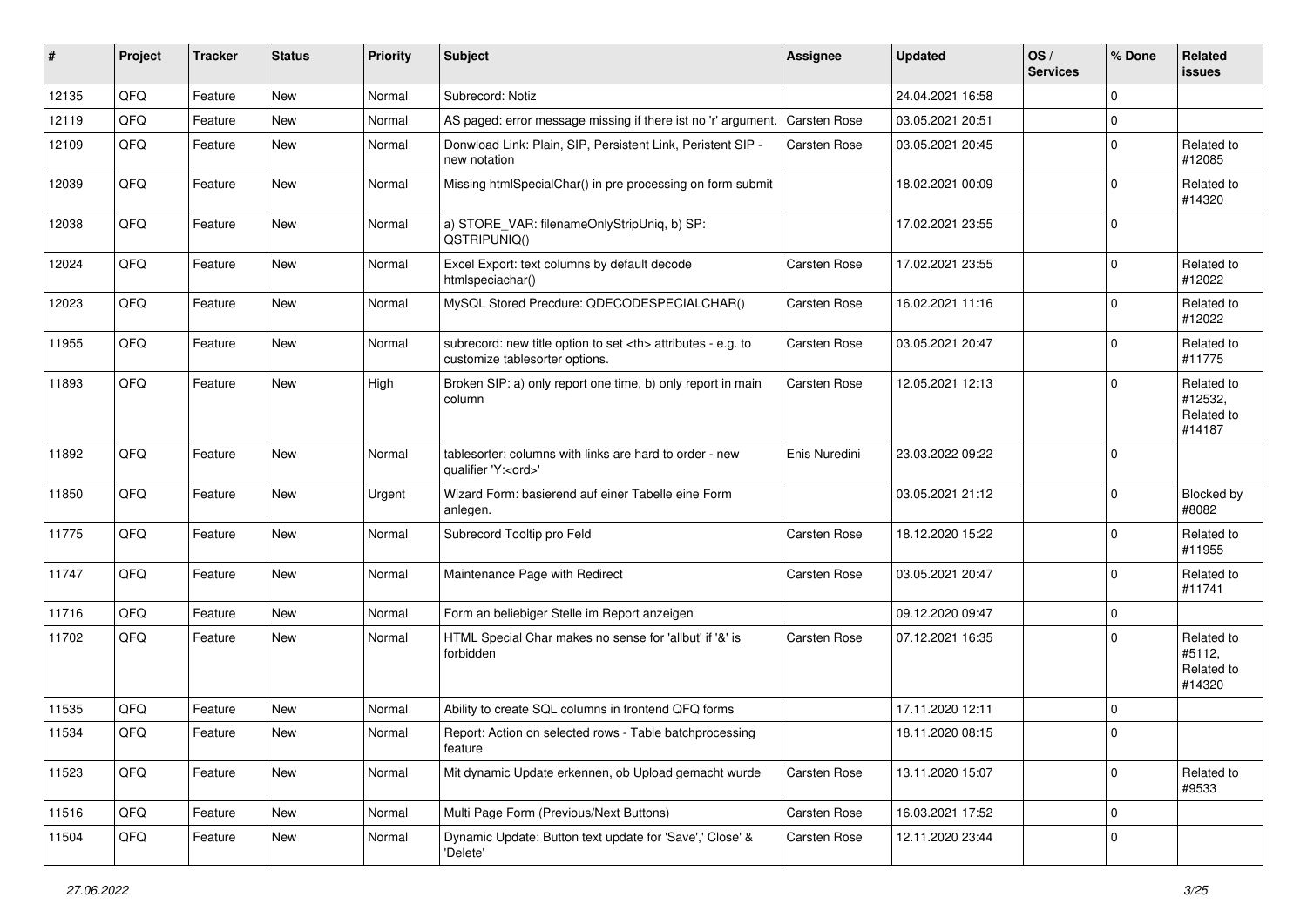| ∦     | Project | <b>Tracker</b> | <b>Status</b> | <b>Priority</b> | <b>Subject</b>                                                                                                                        | Assignee      | <b>Updated</b>   | OS/<br><b>Services</b> | % Done       | <b>Related</b><br>issues                    |
|-------|---------|----------------|---------------|-----------------|---------------------------------------------------------------------------------------------------------------------------------------|---------------|------------------|------------------------|--------------|---------------------------------------------|
| 11460 | QFQ     | Feature        | <b>New</b>    | Normal          | Easier creation of changelog: gitchangelog                                                                                            | Carsten Rose  | 12.06.2021 10:20 |                        | $\Omega$     | Related to<br>#13467                        |
| 11080 | QFQ     | Feature        | <b>New</b>    | Normal          | Send MQTT messages                                                                                                                    | Carsten Rose  | 29.08.2020 19:49 |                        | $\mathbf{0}$ |                                             |
| 10996 | QFQ     | Feature        | New           | Normal          | Download video via sip: no seek                                                                                                       | Carsten Rose  | 12.08.2020 14:18 |                        | $\mathbf 0$  |                                             |
| 10979 | QFQ     | Feature        | New           | Normal          | Ajax Calls an API - dataReport                                                                                                        | Carsten Rose  | 11.05.2022 12:15 |                        | $\mathbf{0}$ |                                             |
| 10976 | QFQ     | Feature        | <b>New</b>    | Normal          | Excel Export Verbesserungen                                                                                                           | Carsten Rose  | 06.08.2020 10:56 |                        | $\mathbf 0$  |                                             |
| 10874 | QFQ     | Feature        | <b>New</b>    | Normal          | Erstellen eines Foreign Keys in der Tabelle "FormElement"                                                                             |               | 13.07.2020 10:11 |                        | $\mathbf 0$  |                                             |
| 10819 | QFQ     | Feature        | New           | Normal          | Persistent SIP - second try                                                                                                           | Carsten Rose  | 29.06.2020 23:02 |                        | $\mathbf{0}$ | Related to<br>#6261                         |
| 10763 | QFQ     | Feature        | <b>New</b>    | Normal          | form accessed and submitted despite logout?                                                                                           |               | 16.06.2020 11:43 |                        | $\mathbf 0$  |                                             |
| 10714 | QFQ     | Feature        | <b>New</b>    | Normal          | multi Table Form                                                                                                                      | Carsten Rose  | 16.03.2021 18:44 |                        | $\mathbf 0$  |                                             |
| 10593 | QFQ     | Feature        | New           | Normal          | label2: text behind input element                                                                                                     | Carsten Rose  | 16.05.2020 10:57 |                        | $\pmb{0}$    |                                             |
| 10463 | QFQ     | Feature        | New           | Normal          | Report link: expliztes setzen von HTML Tags (Bedarf fuer<br>'data-selenium' & 'id')                                                   | Enis Nuredini | 23.03.2022 09:23 |                        | $\mathbf 0$  | Related to<br>#7648                         |
| 10384 | QFQ     | Feature        | New           | Normal          | Parameter Exchange QFQ Instances                                                                                                      |               | 07.05.2020 09:38 |                        | $\mathbf 0$  |                                             |
| 10345 | QFQ     | Feature        | New           | Normal          | Templates - Patterns QFQ Style                                                                                                        |               | 03.05.2021 21:01 |                        | $\mathbf 0$  | Related to<br>#10713                        |
| 10119 | QFQ     | Feature        | New           | Normal          | Dropdown (selectlist) & Type Ahead: format and catagorize<br>list                                                                     | Carsten Rose  | 07.05.2020 09:36 |                        | $\mathbf 0$  |                                             |
| 10114 | QFQ     | Feature        | New           | High            | Symbol (Link): 'G:' (Glyphicon) replaced by 'i:' (icon)                                                                               |               | 07.12.2021 17:19 |                        | $\mathbf 0$  | Related to<br>#3797,<br>Related to<br>#4194 |
| 10080 | QFQ     | Feature        | New           | Normal          | Popup on 'save' / 'close': configure dialog (answer<br>yes/no/cancle/)                                                                | Carsten Rose  | 28.03.2021 20:52 |                        | $\mathbf 0$  | Is duplicate<br>of #12262                   |
| 10014 | QFQ     | Feature        | <b>New</b>    | Normal          | Manual.rst: describe behaviour and process order of<br>fillStoreVar, slaveId, sqlBefore,                                              | Carsten Rose  | 01.02.2020 22:31 |                        | $\mathbf 0$  |                                             |
| 9983  | QFQ     | Feature        | New           | Normal          | Report Notation: new keyword 'range'                                                                                                  | Carsten Rose  | 01.02.2020 15:55 |                        | $\mathbf 0$  |                                             |
| 9927  | QFQ     | Feature        | New           | Normal          | QFQ Update: a) Update nur machen wenn BE User<br>eingeloggt ist., b) Bei Fehler genaue Meldung welcher<br>Updateschritt Probleme hat. | Carsten Rose  | 22.01.2020 12:59 |                        | $\mathbf 0$  |                                             |
| 9853  | QFQ     | Feature        | <b>New</b>    | Normal          | Check das SQL / QFQ / Mail Logfile geschrieben wird                                                                                   |               | 09.01.2020 11:15 |                        | $\mathbf 0$  |                                             |
| 9811  | QFQ     | Feature        | New           | Normal          | Report: tag every n'th row                                                                                                            | Carsten Rose  | 01.02.2020 23:22 |                        | $\mathbf 0$  |                                             |
| 9781  | QFQ     | Feature        | <b>New</b>    | Normal          | Button: CSS class to make buttons smaller                                                                                             | Carsten Rose  | 01.02.2020 23:22 |                        | $\Omega$     |                                             |
| 9777  | QFQ     | Feature        | <b>New</b>    | Normal          | Logging QFQ Variables                                                                                                                 | Carsten Rose  | 16.12.2019 17:17 |                        | $\mathbf 0$  |                                             |
| 9707  | QFQ     | Feature        | New           | Normal          | SIP security: encode pageld and check pageld on decode                                                                                | Carsten Rose  | 01.02.2020 23:22 |                        | $\mathbf 0$  |                                             |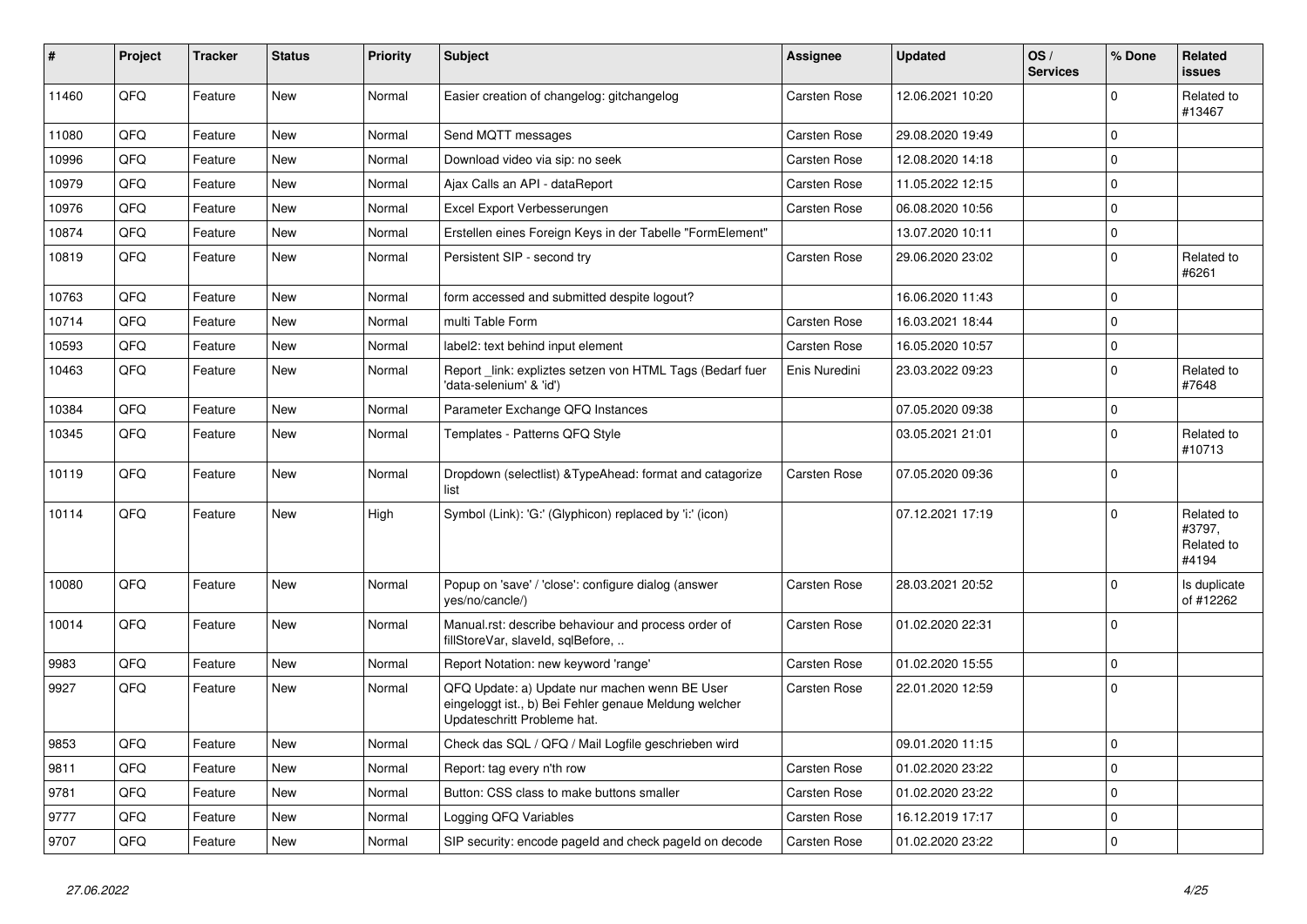| #    | Project | <b>Tracker</b> | <b>Status</b> | <b>Priority</b> | <b>Subject</b>                                                                                         | Assignee     | <b>Updated</b>   | OS/<br><b>Services</b> | % Done      | Related<br>issues                                                    |
|------|---------|----------------|---------------|-----------------|--------------------------------------------------------------------------------------------------------|--------------|------------------|------------------------|-------------|----------------------------------------------------------------------|
| 9706 | QFQ     | Feature        | New           | Normal          | Multi File Upload (hidden template group)                                                              | Carsten Rose | 01.02.2020 23:22 |                        | $\mathbf 0$ | Related to<br>#7521,<br>Related to<br>#5562,<br>Related to<br>#13330 |
| 9602 | QFQ     | Feature        | <b>New</b>    | Normal          | Form definition as JSON                                                                                | Carsten Rose | 01.02.2020 23:21 |                        | 0           | Related to<br>#9600                                                  |
| 9537 | QFQ     | Feature        | <b>New</b>    | Normal          | FormEditor: Edit fieldset in FrontEnd                                                                  | Carsten Rose | 01.02.2020 23:22 |                        | $\mathbf 0$ |                                                                      |
| 9352 | QFQ     | Feature        | New           | Normal          | FE 'Native' fire slaveld, sqlAfter, sqlIns                                                             | Carsten Rose | 01.02.2020 23:22 |                        | 0           |                                                                      |
| 9348 | QFQ     | Feature        | <b>New</b>    | Normal          | defaultThumbnailSize: pre render thumbnails                                                            | Carsten Rose | 12.06.2021 09:05 |                        | $\mathbf 0$ |                                                                      |
| 9221 | QFQ     | Feature        | <b>New</b>    | Normal          | typeAhead: Zeichenlimite ausschalten                                                                   | Carsten Rose | 08.05.2021 17:06 |                        | $\mathbf 0$ |                                                                      |
| 9208 | QFQ     | Feature        | New           | Normal          | Manage 'recent' records                                                                                | Carsten Rose | 01.02.2020 23:22 |                        | $\mathbf 0$ |                                                                      |
| 9136 | QFQ     | Feature        | New           | Normal          | Create ZIP files with dynamic PDFs                                                                     | Carsten Rose | 01.02.2020 23:22 |                        | $\mathbf 0$ |                                                                      |
| 9129 | QFQ     | Feature        | New           | Normal          | sqlValidate: Message as notification, not as error                                                     | Carsten Rose | 01.02.2020 23:22 |                        | $\mathbf 0$ | Related to<br>#9128                                                  |
| 9128 | QFQ     | Feature        | New           | Normal          | Error Message: not replaced variables- a) replace back to<br>'{{', b) underline                        | Carsten Rose | 01.02.2020 23:22 |                        | $\mathbf 0$ | Related to<br>#9129                                                  |
| 8975 | QFQ     | Feature        | New           | Normal          | Report Notation: 2.0                                                                                   | Carsten Rose | 01.02.2020 23:22 |                        | $\mathbf 0$ | Related to<br>#8963                                                  |
| 8962 | QFQ     | Feature        | <b>New</b>    | High            | allow for form fields with identical names                                                             | Carsten Rose | 03.05.2021 21:14 |                        | $\mathbf 0$ |                                                                      |
| 8806 | QFQ     | Feature        | <b>New</b>    | Normal          | SQL Function nl2br                                                                                     | Carsten Rose | 01.02.2020 23:22 |                        | $\mathbf 0$ |                                                                      |
| 8719 | QFQ     | Feature        | New           | Normal          | extraButtonLock: add support for 0/1                                                                   | Carsten Rose | 01.02.2020 23:22 |                        | $\mathbf 0$ |                                                                      |
| 8702 | QFQ     | Feature        | <b>New</b>    | Normal          | Load Record which is locked: missing user info                                                         | Carsten Rose | 11.12.2019 16:16 |                        | $\mathbf 0$ | Related to<br>#9789                                                  |
| 8336 | QFQ     | Feature        | New           | Normal          | Form > modified > Close New: a) Optional disable popup, b)<br>custom text, c) mode on save: close stay | Carsten Rose | 01.02.2020 23:22 |                        | 0           | Related to<br>#8335                                                  |
| 8217 | QFQ     | Feature        | New           | Normal          | if-elseif-else construct                                                                               | Carsten Rose | 16.03.2021 18:41 |                        | $\mathbf 0$ | Related to<br>#10716                                                 |
| 8187 | QFQ     | Feature        | New           | Normal          | Subrecord: enable/hide new button - make new/edit/delete<br>customizeable.                             | Carsten Rose | 06.03.2021 18:44 |                        | $\mathbf 0$ | Related to<br>#11326                                                 |
| 8089 | QFQ     | Feature        | New           | Normal          | Copy/Paste for FormElements                                                                            | Carsten Rose | 01.02.2020 23:22 |                        | $\mathbf 0$ |                                                                      |
| 7924 | QFQ     | Feature        | New           | Normal          | Radio/Checkbox with Tooltip                                                                            | Carsten Rose | 01.02.2020 23:22 |                        | $\mathbf 0$ |                                                                      |
| 7920 | QFQ     | Feature        | New           | Normal          | FE: Syntax Highlight, Zeinlenumbruch                                                                   | Carsten Rose | 01.02.2020 10:03 |                        | $\mathbf 0$ |                                                                      |
| 7850 | QFQ     | Feature        | New           | High            | Upload records: non 'pathFileName' column                                                              | Carsten Rose | 03.05.2021 21:14 |                        | $\pmb{0}$   |                                                                      |
| 7812 | QFQ     | Feature        | New           | Normal          | FE 'Subrecord' - new option 'subrecordShowFilter',<br>'subrecordPaging'                                | Carsten Rose | 01.02.2020 23:22 |                        | 0           |                                                                      |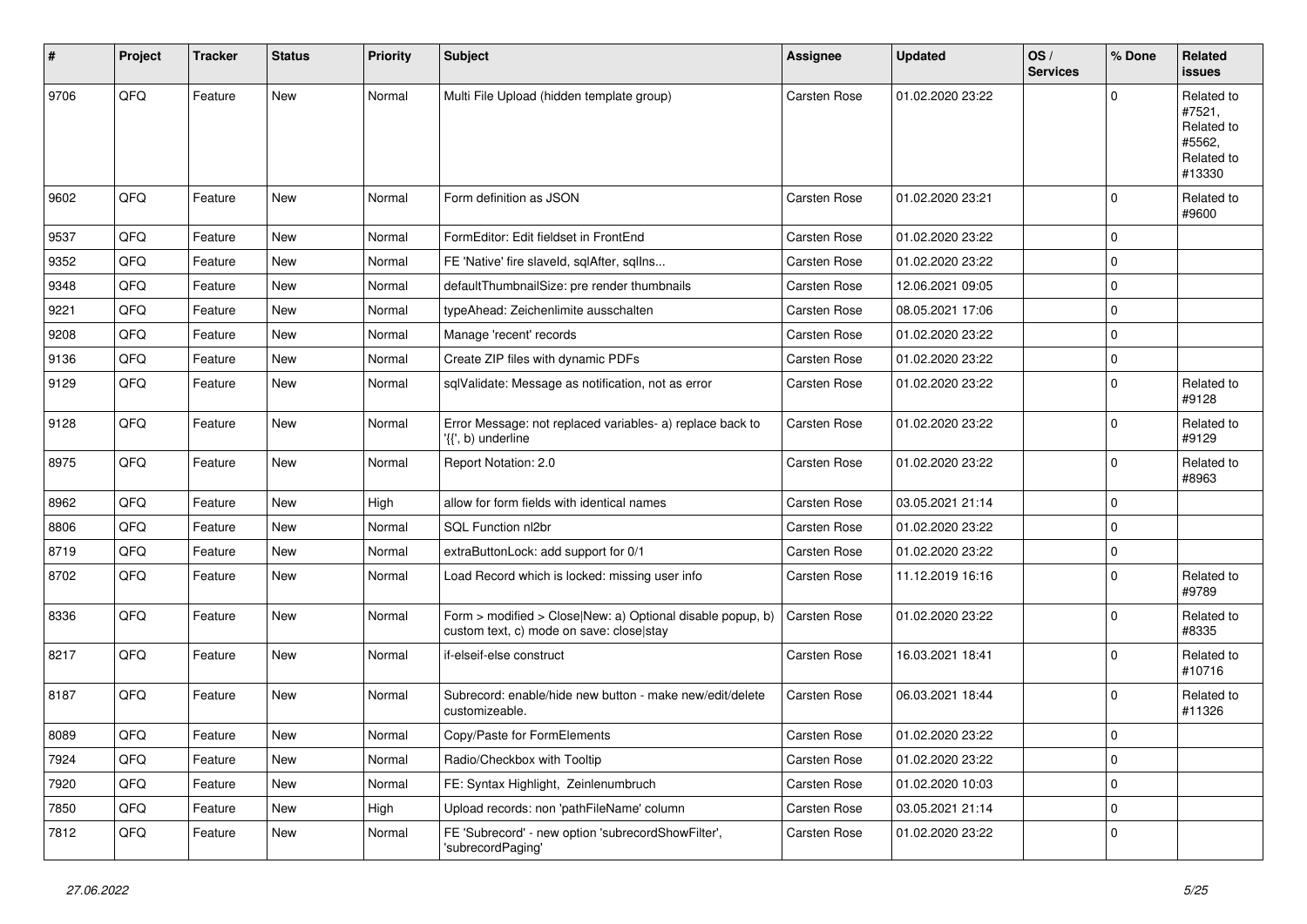| ∦    | Project | <b>Tracker</b> | <b>Status</b> | <b>Priority</b> | Subject                                                                                                                    | <b>Assignee</b> | <b>Updated</b>   | OS/<br><b>Services</b> | % Done      | Related<br>issues                           |
|------|---------|----------------|---------------|-----------------|----------------------------------------------------------------------------------------------------------------------------|-----------------|------------------|------------------------|-------------|---------------------------------------------|
| 7683 | QFQ     | Feature        | New           | Normal          | Special column names in '{{ SELECT  AS _link }}' should<br>be detected                                                     | Carsten Rose    | 01.02.2020 23:21 |                        | $\mathbf 0$ |                                             |
| 7681 | QFQ     | Feature        | New           | Normal          | Optional switch off 'check for modified record'                                                                            | Carsten Rose    | 01.02.2020 23:21 |                        | $\mathbf 0$ |                                             |
| 7660 | QFQ     | Feature        | New           | Normal          | IMAP: import mails to DB, move / delete mails                                                                              | Carsten Rose    | 01.02.2020 09:52 |                        | $\mathbf 0$ |                                             |
| 7521 | QFQ     | Feature        | New           | Normal          | TemplateGroup: fe.type=upload                                                                                              | Carsten Rose    | 01.02.2020 23:21 |                        | 0           | Related to<br>#9706                         |
| 7520 | QFQ     | Feature        | New           | Normal          | QR Code:  AS _qr ( AS _link)                                                                                               | Carsten Rose    | 01.02.2020 23:22 |                        | 0           |                                             |
| 7519 | QFQ     | Feature        | New           | Normal          | Select: Multi                                                                                                              | Carsten Rose    | 01.02.2020 23:22 |                        | $\mathbf 0$ |                                             |
| 7481 | QFQ     | Feature        | New           | Normal          | Detect 'BaseUrl' automatically                                                                                             | Carsten Rose    | 01.02.2020 23:21 |                        | $\mathbf 0$ |                                             |
| 7480 | QFQ     | Feature        | New           | Normal          | Record History (Undo / Redo)                                                                                               | Carsten Rose    | 11.12.2019 16:16 |                        | $\mathbf 0$ | Related to<br>#2361                         |
| 7342 | QFQ     | Feature        | <b>New</b>    | Normal          | add content = hide_this                                                                                                    | Carsten Rose    | 01.02.2020 23:21 |                        | $\mathbf 0$ |                                             |
| 7280 | QFQ     | Feature        | New           | Normal          | recently used table                                                                                                        | Carsten Rose    | 01.02.2020 23:21 |                        | 0           |                                             |
| 7239 | QFQ     | Feature        | New           | Normal          | TinyMCE: html tag whitelist                                                                                                | Carsten Rose    | 01.02.2020 23:21 |                        | $\mathbf 0$ | Related to<br>#14320                        |
| 7175 | QFQ     | Feature        | New           | Normal          | Upload: md5 hash as filename                                                                                               | Carsten Rose    | 01.02.2020 23:21 |                        | $\mathbf 0$ |                                             |
| 7119 | QFQ     | Feature        | New           | Normal          | Upload: scaleDownWidth, scaleDownHeight                                                                                    | Carsten Rose    | 01.02.2020 23:21 |                        | 0           |                                             |
| 7109 | QFQ     | Feature        | New           | Normal          | Dynamic Updates: row/element hide                                                                                          | Carsten Rose    | 01.02.2020 23:22 |                        | $\mathbf 0$ | Has duplicate<br>#4081                      |
| 7102 | QFQ     | Feature        | <b>New</b>    | Normal          | Comment sign in report: '#' and '--'                                                                                       | Carsten Rose    | 01.02.2020 23:21 |                        | $\mathbf 0$ |                                             |
| 7099 | QFQ     | Feature        | New           | Normal          | Redesign FormEditor                                                                                                        | Carsten Rose    | 01.02.2020 23:21 |                        | $\mathbf 0$ |                                             |
| 6855 | QFQ     | Feature        | New           | Normal          | With {{feUser:U}}!={{feUser:T}}: Save / Delete: only possible<br>with {{feUserSave:U}}='yes' and '{{feUserDelete:U}}='yes' | Carsten Rose    | 01.02.2020 23:21 |                        | $\mathbf 0$ |                                             |
| 6765 | QFQ     | Feature        | New           | Normal          | Moeglichkeit via QFQ eigene Logs zu schreiben                                                                              | Carsten Rose    | 01.02.2020 23:21 |                        | $\mathbf 0$ |                                             |
| 6723 | QFQ     | Feature        | New           | Normal          | Report QFQ Installation and Version                                                                                        | Carsten Rose    | 12.06.2021 09:07 |                        | $\mathbf 0$ |                                             |
| 6602 | QFQ     | Feature        | New           | Normal          | Formlet: in Report auf Mausklick ein mini-form oeffnen                                                                     | Carsten Rose    | 11.12.2019 16:16 |                        | $\mathbf 0$ |                                             |
| 6594 | QFQ     | Feature        | New           | Normal          | Excel: on download, check if there is a valid sip                                                                          | Carsten Rose    | 01.02.2020 23:21 |                        | $\mathbf 0$ |                                             |
| 6437 | QFQ     | Feature        | New           | Normal          | Neuer Mode Button bei FormElementen                                                                                        | Carsten Rose    | 01.02.2020 23:21 |                        | $\mathbf 0$ | Related to<br>#9668,<br>Blocked by<br>#9678 |
| 6292 | QFQ     | Feature        | New           | Normal          | Download: File speichern mit Hash aber original Filename in<br>der Datenbank vermerken fuer Downloads                      | Carsten Rose    | 01.02.2020 23:21 |                        | 0           |                                             |
| 6289 | QFQ     | Feature        | New           | Normal          | Form: Log                                                                                                                  | Carsten Rose    | 01.02.2020 23:21 |                        | $\pmb{0}$   |                                             |
| 6261 | QFQ     | Feature        | New           | Normal          | Persistent SIP                                                                                                             | Carsten Rose    | 12.06.2021 09:07 |                        | 0           | Related to<br>#10819                        |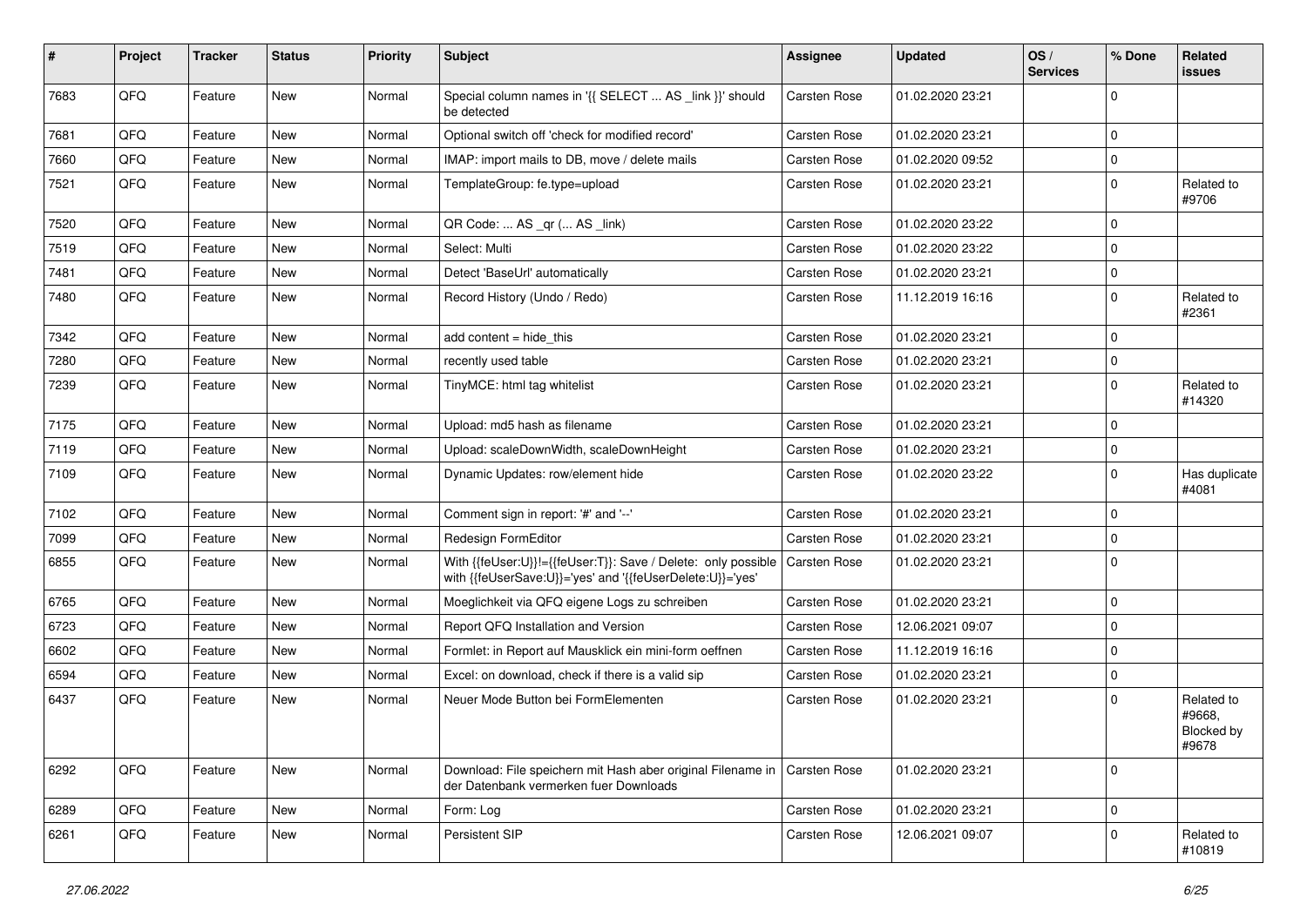| #     | Project | <b>Tracker</b> | <b>Status</b> | <b>Priority</b> | <b>Subject</b>                                                                                     | <b>Assignee</b>     | <b>Updated</b>   | OS/<br><b>Services</b> | % Done      | <b>Related</b><br>issues                    |
|-------|---------|----------------|---------------|-----------------|----------------------------------------------------------------------------------------------------|---------------------|------------------|------------------------|-------------|---------------------------------------------|
| 5782  | QFQ     | Feature        | New           | Normal          | NextCloud API                                                                                      | Carsten Rose        | 01.02.2020 10:02 |                        | $\mathbf 0$ |                                             |
| 5715  | QFQ     | Feature        | New           | High            | PDF Caching                                                                                        | Carsten Rose        | 03.05.2021 21:14 |                        | $\mathbf 0$ | Related to<br>#5851,<br>Related to<br>#6357 |
| 5345  | QFQ     | Feature        | <b>New</b>    | Normal          | Report: UPDATE / INSERT / DELETE statements should<br>trigger subqueries, depending on the result. | <b>Carsten Rose</b> | 27.05.2020 16:11 |                        | $\Omega$    |                                             |
| 5131  | QFQ     | Feature        | <b>New</b>    | Normal          | Activate Spin Gear ('wait/busy' indicator) via LINK attribute                                      | Carsten Rose        | 01.02.2020 23:21 |                        | 0           |                                             |
| 4413  | QFQ     | Feature        | <b>New</b>    | Normal          | fieldset: show/hidden, modeSql, dynamicUpdate                                                      | Carsten Rose        | 09.02.2022 15:19 |                        | $\mathbf 0$ |                                             |
| 4250  | QFQ     | Feature        | New           | Normal          | AutoCron in QFQ via PHP                                                                            | Carsten Rose        | 01.02.2020 23:21 |                        | $\mathbf 0$ | Related to<br>#3292,<br>Related to<br>#3291 |
| 4082  | QFQ     | Feature        | <b>New</b>    | Normal          | Dynamic Update: modeSql - useful default                                                           | Carsten Rose        | 01.02.2020 23:22 |                        | 0           |                                             |
| 4050  | QFQ     | Feature        | New           | Normal          | sql.log: 1) FormElement ID which causes a specific action,<br>2) Result in the same row.           | Carsten Rose        | 15.04.2020 11:35 |                        | $\Omega$    | Related to<br>#5458                         |
| 4023  | QFQ     | Feature        | <b>New</b>    | Normal          | prepared statements - FE action: salveld, sqlInsert,<br>sqlUpdate, sqlDelete, sqlBefore, sqlAfter  | Carsten Rose        | 11.12.2019 16:15 |                        | $\Omega$    |                                             |
| 3864  | QFQ     | Feature        | <b>New</b>    | Normal          | Encrypt / decrypt field                                                                            | Carsten Rose        | 08.03.2021 18:08 |                        | 0           |                                             |
| 3727  | QFQ     | Feature        | <b>New</b>    | High            | Security: Session Hijacking erschweren                                                             | Carsten Rose        | 03.05.2021 21:14 |                        | 0           |                                             |
| 3504  | QFQ     | Feature        | New           | Normal          | Logging: welche Action FEs werden wann wie ausgefuehrt                                             | Carsten Rose        | 01.02.2020 23:21 |                        | $\mathbf 0$ | Related to<br>#5458,<br>Related to<br>#4092 |
| 3432  | QFQ     | Feature        | <b>New</b>    | Normal          | subrecord: dynamicUpdate                                                                           | Carsten Rose        | 11.06.2020 21:10 |                        | 0           | Related to<br>#5691                         |
| 2361  | QFQ     | Feature        | New           | Normal          | Logging wer/wann/wo welches Formular aufgerufen hat                                                | <b>Carsten Rose</b> | 11.12.2019 16:15 |                        | $\Omega$    | Related to<br>#4432,<br>Related to<br>#7480 |
| 14371 | QFQ     | Feature        | Priorize      | Normal          | <b>LDAP via REPORT</b>                                                                             | Carsten Rose        | 19.06.2022 16:37 |                        | 0           |                                             |
| 14290 | QFQ     | Feature        | Priorize      | Normal          | FormEditor: Show Table Definition                                                                  | Carsten Rose        | 19.06.2022 16:37 |                        | 0           |                                             |
| 13900 | QFQ     | Feature        | Priorize      | Normal          | Selenium: Check das Cookie/PDF funktioniert                                                        | Enis Nuredini       | 25.03.2022 12:45 |                        | $\mathbf 0$ |                                             |
| 12504 | QFQ     | Feature        | Priorize      | Normal          | sql.log: report fe.id                                                                              | Carsten Rose        | 05.05.2021 22:09 |                        | 0           |                                             |
| 12503 | QFQ     | Feature        | Priorize      | Normal          | Detect dangerous UPDATE statement with missing WHERE                                               | Carsten Rose        | 05.05.2021 22:09 |                        | 0           |                                             |
| 12452 | QFQ     | Feature        | Priorize      | Normal          | BaseURL: alsways with '/' at the end                                                               | Carsten Rose        | 19.06.2022 13:45 |                        | $\mathbf 0$ | Related to<br>#10782                        |
| 11320 | QFQ     | Feature        | Priorize      | Normal          | Typo3 Version 10 support                                                                           | Carsten Rose        | 05.05.2021 22:09 |                        | 0           |                                             |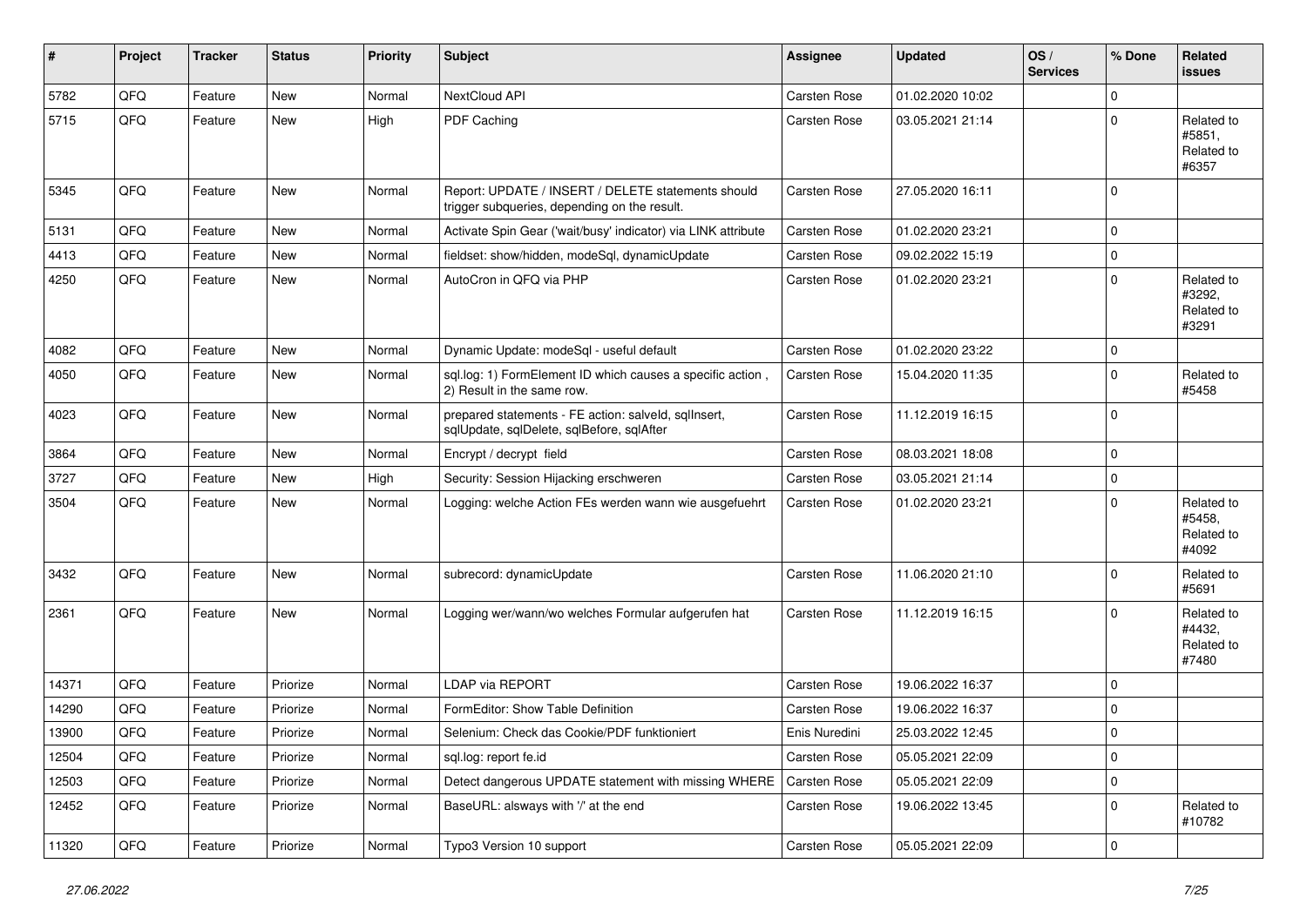| #     | Project | <b>Tracker</b> | <b>Status</b> | <b>Priority</b> | <b>Subject</b>                                                                                    | <b>Assignee</b>     | <b>Updated</b>   | OS/<br><b>Services</b> | % Done       | Related<br><b>issues</b>                                               |
|-------|---------|----------------|---------------|-----------------|---------------------------------------------------------------------------------------------------|---------------------|------------------|------------------------|--------------|------------------------------------------------------------------------|
| 10569 | QFQ     | Feature        | Priorize      | Normal          | link blank more safe                                                                              | Enis Nuredini       | 25.03.2022 12:44 |                        | 0            |                                                                        |
| 10015 | QFQ     | Feature        | Priorize      | Normal          | Monospace in Textarea                                                                             | <b>Carsten Rose</b> | 03.02.2020 13:40 |                        | 0            |                                                                        |
| 10012 | QFQ     | Feature        | Priorize      | Normal          | redirectAllMailTo: {{beEmail:T}}                                                                  | <b>Carsten Rose</b> | 08.05.2021 09:54 |                        | $\mathbf 0$  | Related to<br>#12412,<br>Related to<br>#12413,<br>Related to<br>#10011 |
| 10011 | QFQ     | Feature        | Priorize      | Normal          | Offer new STORE_TYPO3 Variable 'beUser', 'beEmail'                                                | <b>Carsten Rose</b> | 08.05.2021 09:51 |                        | $\mathbf 0$  | Related to<br>#10012,<br>Related to<br>#12511                          |
| 10005 | QFQ     | Feature        | Priorize      | Normal          | Report / special column name:  AS _calendar                                                       | <b>Carsten Rose</b> | 03.06.2020 17:28 |                        | $\mathbf 0$  |                                                                        |
| 10003 | QFQ     | Feature        | Priorize      | Normal          | fieldset: stronger visualize group                                                                | Benjamin Baer       | 12.02.2020 08:13 |                        | 0            |                                                                        |
| 9968  | QFQ     | Feature        | Priorize      | Normal          | Tooltip in Links for Developer                                                                    | Carsten Rose        | 01.02.2020 23:17 |                        | 0            |                                                                        |
| 9928  | QFQ     | Feature        | Priorize      | Normal          | SpecialColumnName: a) Deprecated: ' AS "_+tag " ', b)<br>New: ' AS "_ <tag1><tag2>"</tag2></tag1> | <b>Carsten Rose</b> | 01.02.2020 23:17 |                        | 0            | Related to<br>#9929                                                    |
| 9900  | QFQ     | Feature        | Priorize      | Normal          | Generic API Call: tt-content record >> JSON                                                       | <b>Carsten Rose</b> | 01.02.2020 10:13 |                        | 0            |                                                                        |
| 9668  | QFQ     | Feature        | Priorize      | Normal          | Form.mode: rename 'hidden' to 'hide'                                                              | <b>Carsten Rose</b> | 05.05.2021 22:14 |                        | $\mathbf 0$  | Related to<br>#6437                                                    |
| 9394  | QFQ     | Feature        | Priorize      | Normal          | REST: allow for non numerical ids in get requests                                                 | <b>Carsten Rose</b> | 05.05.2021 22:10 |                        | 0            |                                                                        |
| 9346  | QFQ     | Feature        | Priorize      | Normal          | beforeSave: check if an upload is given                                                           | Carsten Rose        | 11.06.2021 21:18 |                        | $\mathbf{0}$ |                                                                        |
| 9135  | QFQ     | Feature        | Priorize      | Normal          | Progress Bar generic / replace old hourglass download<br>popup                                    | Benjamin Baer       | 03.01.2022 07:43 |                        | $\mathbf 0$  |                                                                        |
| 8963  | QFQ     | Feature        | Priorize      | Normal          | Setting values in a store: flexible way                                                           | Carsten Rose        | 05.05.2021 22:10 |                        | $\mathbf 0$  | Related to<br>#8975                                                    |
| 8585  | QFQ     | Feature        | Priorize      | Normal          | Enhance Error message for 'unknown form'                                                          | <b>Carsten Rose</b> | 01.02.2020 10:13 |                        | 0            |                                                                        |
| 8584  | QFQ     | Feature        | Priorize      | Normal          | FE 'Action' - never assign to Container (except Template<br>Group)                                | <b>Carsten Rose</b> | 01.02.2020 10:13 |                        | $\mathbf 0$  |                                                                        |
| 8277  | QFQ     | Feature        | Priorize      | Normal          | fe.parameter.default=                                                                             | Carsten Rose        | 01.02.2020 23:17 |                        | $\mathbf 0$  | Related to<br>#8113                                                    |
| 8204  | QFQ     | Feature        | Priorize      | High            | Position 'required mark'                                                                          | <b>Carsten Rose</b> | 16.06.2021 13:44 |                        | 0            |                                                                        |
| 8082  | QFG     | Feature        | Priorize      | High            | Contact form without saving record                                                                | Carsten Rose        | 07.12.2021 15:20 |                        | $\mathbf 0$  | Related to<br>#8587,<br><b>Blocks</b><br>#11850                        |
| 8044  | QFQ     | Feature        | Priorize      | Normal          | Transaction: a) Form, b) Report                                                                   | Carsten Rose        | 05.05.2021 22:14 |                        | $\mathbf 0$  | Related to<br>#8043                                                    |
| 8034  | QFG     | Feature        | Priorize      | Normal          | FormElement 'data': 22.22.2222 should not be accepted                                             | Carsten Rose        | 01.02.2020 10:13 |                        | $\pmb{0}$    |                                                                        |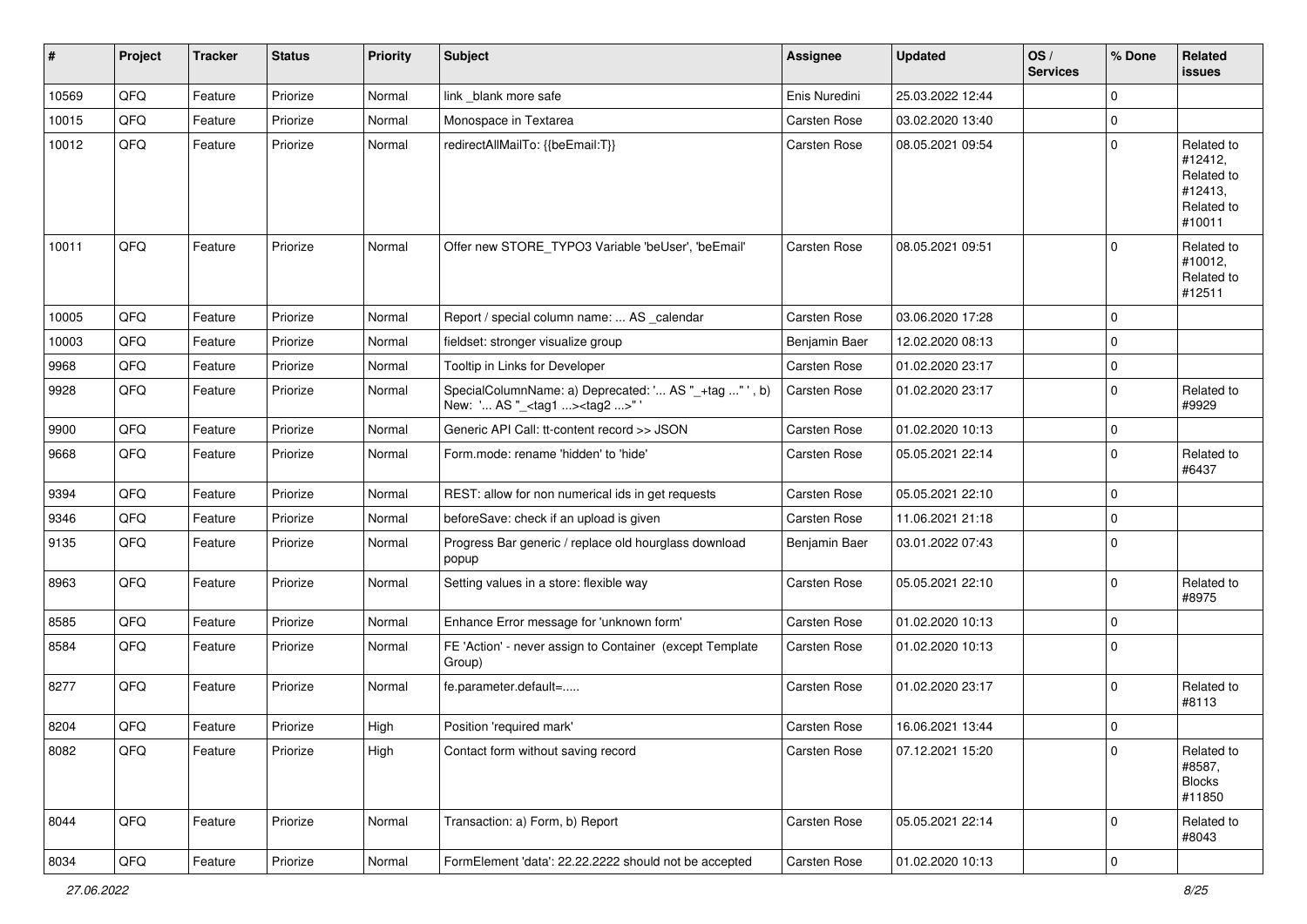| $\vert$ # | Project | <b>Tracker</b> | <b>Status</b> | <b>Priority</b> | <b>Subject</b>                                                            | <b>Assignee</b> | <b>Updated</b>   | OS/<br><b>Services</b> | % Done      | Related<br>issues                                                                                                                                                     |
|-----------|---------|----------------|---------------|-----------------|---------------------------------------------------------------------------|-----------------|------------------|------------------------|-------------|-----------------------------------------------------------------------------------------------------------------------------------------------------------------------|
| 7965      | QFQ     | Feature        | Priorize      | Normal          | Input type 'text' with visual format - currency                           | Benjamin Baer   | 03.01.2022 07:45 |                        | $\mathbf 0$ |                                                                                                                                                                       |
| 7730      | QFQ     | Feature        | Priorize      | Normal          | SELECT Box: title in between                                              | Benjamin Baer   | 01.02.2020 23:22 |                        | 0           |                                                                                                                                                                       |
| 7630      | QFQ     | Feature        | Priorize      | Normal          | detailed error message for simple upload                                  | Carsten Rose    | 01.02.2020 10:13 |                        | $\mathbf 0$ |                                                                                                                                                                       |
| 7522      | QFQ     | Feature        | Priorize      | Normal          | Inserting default index.html to folder (Avoid Apache<br>Indexing)         | Carsten Rose    | 01.02.2020 10:13 |                        | $\mathbf 0$ |                                                                                                                                                                       |
| 7290      | QFQ     | Feature        | Priorize      | Normal          | FormEditor: title as textarea if LEN(title)>60                            | Carsten Rose    | 01.02.2020 10:13 |                        | $\mathbf 0$ | Blocked by<br>#7682                                                                                                                                                   |
| 7217      | QFQ     | Feature        | Priorize      | Normal          | Download: notice User if `_sip=?` is missing                              | Carsten Rose    | 01.02.2020 10:13 |                        | 0           |                                                                                                                                                                       |
| 6998      | QFQ     | Feature        | Priorize      | Normal          | Form: with debug=on show column information as tooltip of<br>column label | Carsten Rose    | 01.02.2020 10:13 |                        | 0           |                                                                                                                                                                       |
| 6870      | QFQ     | Feature        | Priorize      | Normal          | Click on '_link' triggers an API call                                     | Benjamin Baer   | 03.01.2022 08:25 |                        | 0           |                                                                                                                                                                       |
| 6801      | QFQ     | Feature        | Priorize      | Normal          | Fabric: Maximize / FullIscreen                                            | Benjamin Baer   | 21.03.2022 09:56 |                        | 0           |                                                                                                                                                                       |
| 6224      | QFQ     | Feature        | Priorize      | Normal          | Dynamic update: fade in/out fields                                        | Benjamin Baer   | 21.03.2022 09:50 |                        | 0           |                                                                                                                                                                       |
| 5942      | QFQ     | Feature        | Priorize      | Normal          | 'L' and 'type': append to links, generate via '_link' by using<br>'u:' .  | Carsten Rose    | 01.02.2020 10:13 |                        | $\mathbf 0$ |                                                                                                                                                                       |
| 5562      | QFQ     | Feature        | Priorize      | Normal          | Drag'n'Drop fuer Uploads                                                  | Benjamin Baer   | 21.03.2022 09:52 |                        | 0           | Related to<br>#9706                                                                                                                                                   |
| 5366      | QFQ     | Feature        | Priorize      | Normal          | Saving with keyboard shortcuts                                            | Benjamin Baer   | 21.03.2022 09:47 |                        | 0           |                                                                                                                                                                       |
| 3867      | QFQ     | Feature        | Priorize      | Normal          | Readonly Formular: Template Groups add/delete<br>ausbeldnen               | Carsten Rose    | 05.05.2021 22:12 |                        | 0           |                                                                                                                                                                       |
| 14320     | QFQ     | Feature        | ToDo          | Normal          | Allow specific HTML Tags and Attributes: general, TinyMCE                 | Enis Nuredini   | 17.06.2022 10:44 |                        | 0           | Related to<br>#12664,<br>Related to<br>#12039,<br>Related to<br>#11702,<br>Related to<br>#7239,<br>Related to<br>#3708,<br>Related to<br>#3646,<br>Related to<br>#880 |
| 12262     | QFQ     | Feature        | ToDo          | Normal          | Form buttons on top: more customable                                      | Enis Nuredini   | 17.06.2022 10:44 |                        | $\mathbf 0$ | Related to<br>#13945, Has<br>duplicate<br>#4046, Has<br>duplicate<br>#10080                                                                                           |
| 7602      | QFQ     | Feature        | ToDo          | High            | Multi Select: with checkboxes                                             | Benjamin Baer   | 22.03.2022 09:07 |                        | $\pmb{0}$   |                                                                                                                                                                       |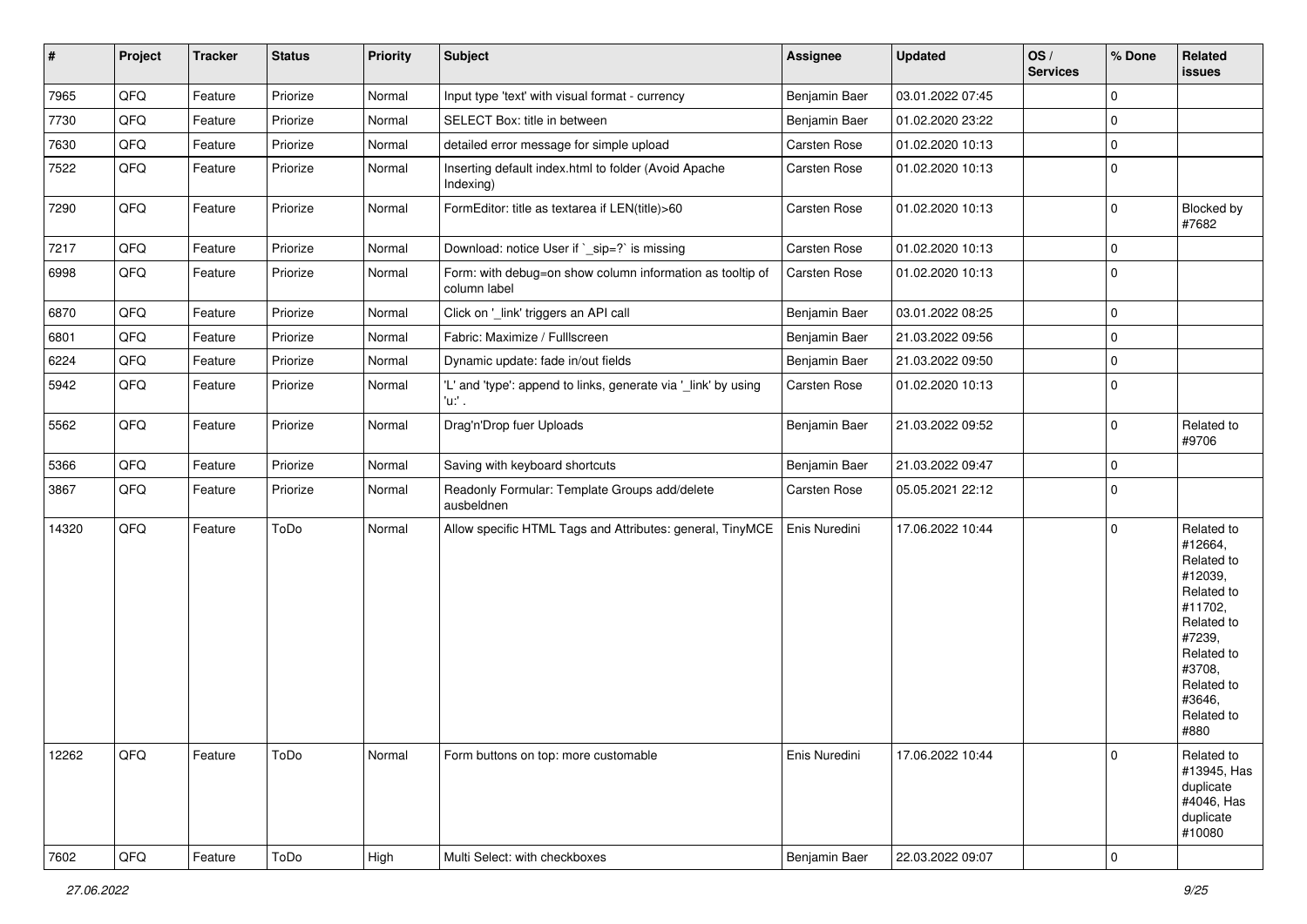| #     | Project | <b>Tracker</b> | <b>Status</b>              | <b>Priority</b> | <b>Subject</b>                                                                       | <b>Assignee</b> | <b>Updated</b>   | OS/<br><b>Services</b> | % Done      | Related<br>issues                                                      |
|-------|---------|----------------|----------------------------|-----------------|--------------------------------------------------------------------------------------|-----------------|------------------|------------------------|-------------|------------------------------------------------------------------------|
| 13330 | QFQ     | Feature        | In Progress                | Normal          | Multi Form: Upload                                                                   | Carsten Rose    | 07.11.2021 12:40 |                        | 50          | Related to<br>#9706                                                    |
| 12440 | QFQ     | Feature        | In Progress                | Normal          | Typo3 V10 upgrade (durchfuehren und testen)                                          | Carsten Rose    | 21.03.2022 09:53 |                        | 50          | Related to<br>#12357,<br>Related to<br>#12067,<br>Related to<br>#10661 |
| 9517  | QFQ     | Feature        | In Progress                | High            | Input multiple tags with typeahead                                                   | Carsten Rose    | 03.05.2021 21:14 |                        | 40          | Related to<br>#10150                                                   |
| 10793 | QFQ     | Feature        | In Progress                | Normal          | Update NPM Packages                                                                  | Carsten Rose    | 07.09.2021 13:25 |                        | 30          |                                                                        |
| 12630 | QFQ     | Feature        | In Progress                | Normal          | Input: date[time]: min / max values                                                  | Enis Nuredini   | 20.06.2022 18:31 |                        | $\Omega$    | Related to<br>#10096,<br>Related to<br>#14302,<br>Related to<br>#14303 |
| 12439 | QFQ     | Feature        | In Progress                | Normal          | TinyMCE Paste from Word & Character Count/Limit                                      | Carsten Rose    | 05.05.2021 22:15 |                        | 0           |                                                                        |
| 11980 | QFQ     | Feature        | In Progress                | Normal          | protected verzeichnis MUSS geschützt werden                                          | Carsten Rose    | 07.09.2021 13:30 |                        | 0           |                                                                        |
| 11076 | QFQ     | Feature        | In Progress                | Normal          | SELECT  AS websocket                                                                 | Carsten Rose    | 30.08.2020 17:49 |                        | 0           |                                                                        |
| 10443 | QFQ     | Feature        | In Progress                | Normal          | Konzept_api / _live                                                                  | Carsten Rose    | 07.05.2020 09:39 |                        | $\Omega$    |                                                                        |
| 6250  | QFQ     | Feature        | In Progress                | Normal          | Enhance layout: a) Subrecord, b) Subrecord-Title                                     | Carsten Rose    | 01.02.2020 23:22 |                        | $\mathbf 0$ | Related to<br>#5391                                                    |
| 5695  | QFQ     | Feature        | In Progress                | Normal          | Multiform                                                                            | Carsten Rose    | 02.01.2021 18:38 |                        | 0           |                                                                        |
| 4194  | QFQ     | Feature        | In Progress                | Normal          | Bootstrap 4 ist jetzt offiziel                                                       |                 | 03.05.2021 20:47 |                        | $\mathbf 0$ | Related to<br>#10114                                                   |
| 13566 | QFQ     | Feature        | Ready to sync<br>(develop) | Normal          | Delete config-example.qfq.php file                                                   | Carsten Rose    | 23.12.2021 09:25 |                        | $\mathbf 0$ |                                                                        |
| 13572 | QFQ     | Feature        | Feedback                   | Normal          | Form Load: misleading error message on trying to load non<br>existent primary record | Enis Nuredini   | 16.05.2022 23:16 |                        | 100         |                                                                        |
| 12584 | QFQ     | Feature        | Feedback                   | Normal          | T3 v10 migration script: replace alias-patterns (v11)                                | Carsten Rose    | 28.05.2022 11:12 |                        | 100         |                                                                        |
| 10782 | QFQ     | Feature        | Feedback                   | Normal          | Tiny MCE: Image Upload                                                               | Enis Nuredini   | 16.05.2022 23:16 |                        | $\mathbf 0$ | Related to<br>#12452                                                   |
| 10124 | QFQ     | Feature        | Feedback                   | Normal          | qfq AAI-Login                                                                        | Karin Niffeler  | 07.05.2020 09:36 |                        | 0           |                                                                        |
| 9548  | QFQ     | Feature        | Feedback                   | High            | FormElement: Pattern mismatch - optional report only on<br>focus lost                | Benjamin Baer   | 03.05.2021 21:14 |                        | $\mathbf 0$ |                                                                        |
| 9052  | QFQ     | Feature        | Feedback                   | High            | Report: CodeMirror with SQL Syntax Highlight in FE                                   | Enis Nuredini   | 08.06.2022 10:25 |                        | 0           |                                                                        |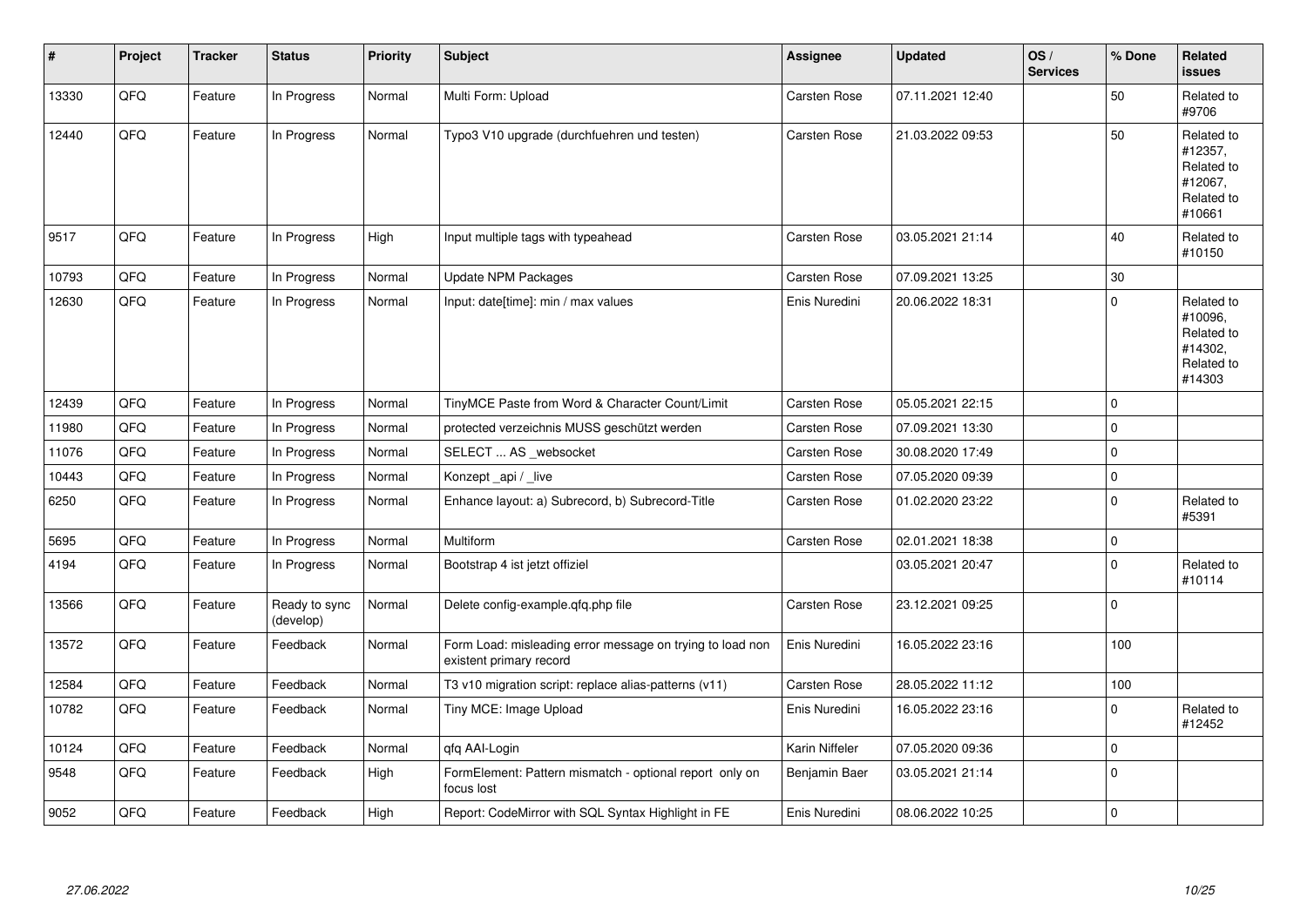| #     | Project | <b>Tracker</b> | <b>Status</b>     | <b>Priority</b> | <b>Subject</b>                                  | Assignee            | <b>Updated</b>   | OS/<br><b>Services</b> | % Done      | <b>Related</b><br><b>issues</b>                                       |
|-------|---------|----------------|-------------------|-----------------|-------------------------------------------------|---------------------|------------------|------------------------|-------------|-----------------------------------------------------------------------|
| 5894  | QFQ     | Feature        | Feedback          | Normal          | Typeahead in Report: show/hide rows dynamically | Carsten Rose        | 18.02.2022 08:50 |                        | $\Omega$    | Related to<br>#5893,<br>Related to<br>#5885                           |
| 3402  | QFQ     | Feature        | Some day<br>maybe | Normal          | Syntax Highlighting via CodeMirror              | Carsten Rose        | 11.12.2019 16:02 |                        | 100         | Related to<br>#3207                                                   |
| 8522  | QFQ     | Feature        | Some day<br>maybe | Normal          | build QFQ - npm warnings                        | Benjamin Baer       | 01.02.2020 23:19 |                        | 50          |                                                                       |
| 1623  | QFQ     | Feature        | Some day<br>maybe | Normal          | RealURL                                         |                     | 11.12.2019 16:03 |                        | 30          |                                                                       |
| 13608 | QFQ     | Feature        | Some day<br>maybe | Normal          | Automatic Browser Language Redirect             | Enis Nuredini       | 17.06.2022 08:35 |                        | $\mathbf 0$ |                                                                       |
| 12611 | QFQ     | Feature        | Some day<br>maybe | Normal          | Refactoring: Bootstrap with Lazy Loading        | Carsten Rose        | 08.06.2022 10:37 |                        | $\mathbf 0$ | Related to<br>#12490,<br>Related to<br>#10013,<br>Related to<br>#7732 |
| 12337 | QFQ     | Feature        | Some day<br>maybe | Normal          | Database.php: better caching                    | <b>Carsten Rose</b> | 16.09.2021 15:10 |                        | $\Omega$    |                                                                       |
| 12315 | QFQ     | Feature        | Some day<br>maybe | Normal          | Form History (Diffs) / Backups                  | Carsten Rose        | 16.09.2021 15:10 |                        | $\mathbf 0$ |                                                                       |
| 11323 | QFQ     | Feature        | Some day<br>maybe | Normal          | Report Frontend Editor Modal + Codemirror       | Carsten Rose        | 16.09.2021 15:10 |                        | $\mathbf 0$ | Related to<br>#11036                                                  |
| 11322 | QFQ     | Feature        | Some day<br>maybe | Normal          | Form Element JSON - (multiline parameter field) | Carsten Rose        | 16.09.2021 15:10 |                        | $\Omega$    |                                                                       |
| 11217 | QFQ     | Feature        | Some day<br>maybe | Normal          | <b>Extend Script Functionality</b>              | Carsten Rose        | 16.09.2021 15:10 |                        | $\mathbf 0$ |                                                                       |
| 11036 | QFQ     | Feature        | Some day<br>maybe | Normal          | inline report editor permissions                | Carsten Rose        | 16.09.2021 15:09 |                        | $\mathbf 0$ | Related to<br>#11323                                                  |
| 10745 | QFQ     | Feature        | Some day<br>maybe | Normal          | Tablesorter Excel Export                        | Carsten Rose        | 16.09.2021 15:09 |                        | $\mathbf 0$ |                                                                       |
| 10738 | QFQ     | Feature        | Some day<br>maybe | Normal          | CORS headers for external API requests          |                     | 10.06.2020 14:00 |                        | $\mathbf 0$ |                                                                       |
| 10716 | QFQ     | Feature        | Some day<br>maybe | Normal          | Business Logic mit Externen Skripten            | Carsten Rose        | 16.09.2021 15:10 |                        | $\Omega$    | Related to<br>#10713,<br>Related to<br>#8217                          |
| 10116 | QFQ     | Feature        | Some day<br>maybe | Normal          | TypeAhead: Tag - show inside 'input' element    | <b>Carsten Rose</b> | 16.09.2021 15:09 |                        | $\Omega$    |                                                                       |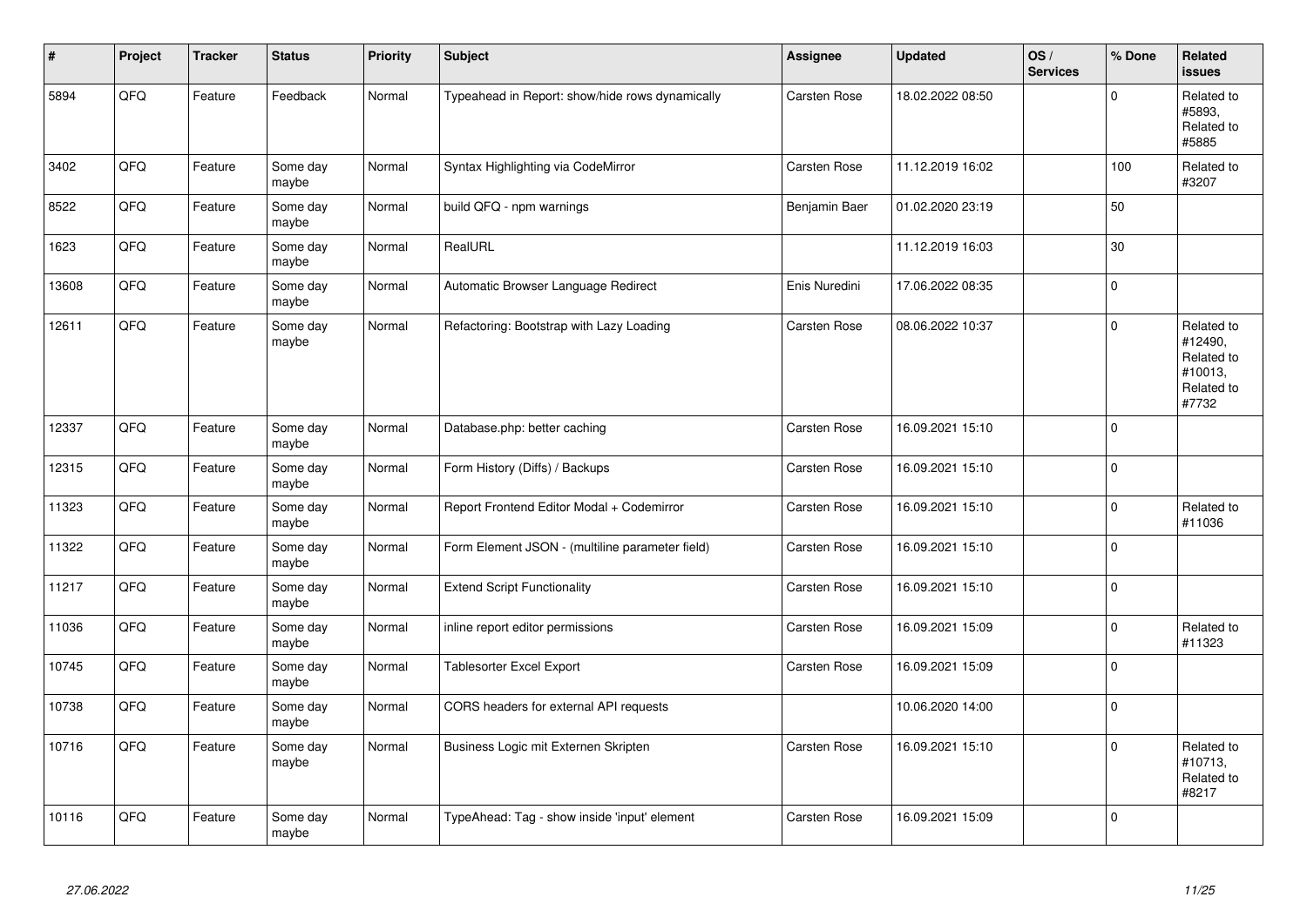| #     | Project | <b>Tracker</b> | <b>Status</b>     | Priority | <b>Subject</b>                                           | Assignee      | <b>Updated</b>   | OS/<br><b>Services</b> | % Done      | Related<br>issues                                                      |
|-------|---------|----------------|-------------------|----------|----------------------------------------------------------|---------------|------------------|------------------------|-------------|------------------------------------------------------------------------|
| 10095 | QFQ     | Feature        | Some day<br>maybe | Normal   | Generic Gitlab Integration into QFQ                      | Carsten Rose  | 16.09.2021 15:10 |                        | $\mathbf 0$ |                                                                        |
| 10013 | QFQ     | Feature        | Some day<br>maybe | Normal   | FE.typ=editor: CodeMirror                                | Carsten Rose  | 08.06.2022 10:37 |                        | $\mathbf 0$ | Related to<br>#12611,<br>Related to<br>#12490,<br>Related to<br>#7732  |
| 9704  | QFQ     | Feature        | Some day<br>maybe | Normal   | Thumbnails Generieren beim Splitten von PDF Files        | Carsten Rose  | 11.12.2019 16:01 |                        | $\mathbf 0$ |                                                                        |
| 9579  | QFQ     | Feature        | Some day<br>maybe | Normal   | Multiform with Process Row                               | Carsten Rose  | 11.12.2019 16:01 |                        | $\pmb{0}$   |                                                                        |
| 9130  | QFQ     | Feature        | Some day<br>maybe | Normal   | tablesorter: Automatic Row numbering / Zeilenummer       | Benjamin Baer | 01.02.2020 23:22 |                        | $\pmb{0}$   |                                                                        |
| 8894  | QFQ     | Feature        | Some day<br>maybe | Normal   | Documentation Tags Usable in QFQ Application             | Carsten Rose  | 11.12.2019 16:01 |                        | $\mathbf 0$ |                                                                        |
| 8892  | QFQ     | Feature        | Some day<br>maybe | Normal   | Display and Edit SQL Comments in Form Editor             | Carsten Rose  | 11.12.2019 16:01 |                        | $\mathbf 0$ |                                                                        |
| 8586  | QFQ     | Feature        | Some day<br>maybe | Normal   | QFQ: Enhance Error message for 'record not found'        | Carsten Rose  | 16.09.2021 15:10 |                        | $\mathbf 0$ |                                                                        |
| 8520  | QFQ     | Feature        | Some day<br>maybe | Normal   | Bring QFQ to Composer                                    | Carsten Rose  | 16.09.2021 15:10 |                        | $\pmb{0}$   |                                                                        |
| 8101  | QFQ     | Feature        | Some day<br>maybe | Normal   | Password hash: support further hashing methods           | Carsten Rose  | 16.09.2021 15:10 |                        | $\mathbf 0$ |                                                                        |
| 8056  | QFQ     | Feature        | Some day<br>maybe | Normal   | Termin Organisation (Reservation)                        |               | 01.02.2020 23:19 |                        | $\pmb{0}$   | Related to<br>#8658                                                    |
| 7921  | QFQ     | Feature        | Some day<br>maybe | Normal   | Rest API Export: URL kuerzer machen                      |               | 01.02.2020 23:19 |                        | $\mathbf 0$ |                                                                        |
| 7732  | QFQ     | Feature        | Some day<br>maybe | Normal   | Javascript: Lazy Loading der add on libs                 | Benjamin Baer | 08.06.2022 10:38 |                        | $\mathbf 0$ | Related to<br>#12611,<br>Related to<br>#12490,<br>Related to<br>#10013 |
| 7453  | QFQ     | Feature        | Some day<br>maybe | Normal   | import / export forms QFQ                                | Carsten Rose  | 16.09.2021 15:10 |                        | $\mathbf 0$ |                                                                        |
| 7452  | QFQ     | Feature        | Some day<br>maybe | Normal   | automate deployment new QFQ version                      | Carsten Rose  | 16.09.2021 15:10 |                        | $\mathbf 0$ |                                                                        |
| 7336  | QFQ     | Feature        | Some day<br>maybe | Normal   | PDF Upload: disallow PDFs with specific Meta information | Carsten Rose  | 11.12.2019 16:01 |                        | $\mathbf 0$ |                                                                        |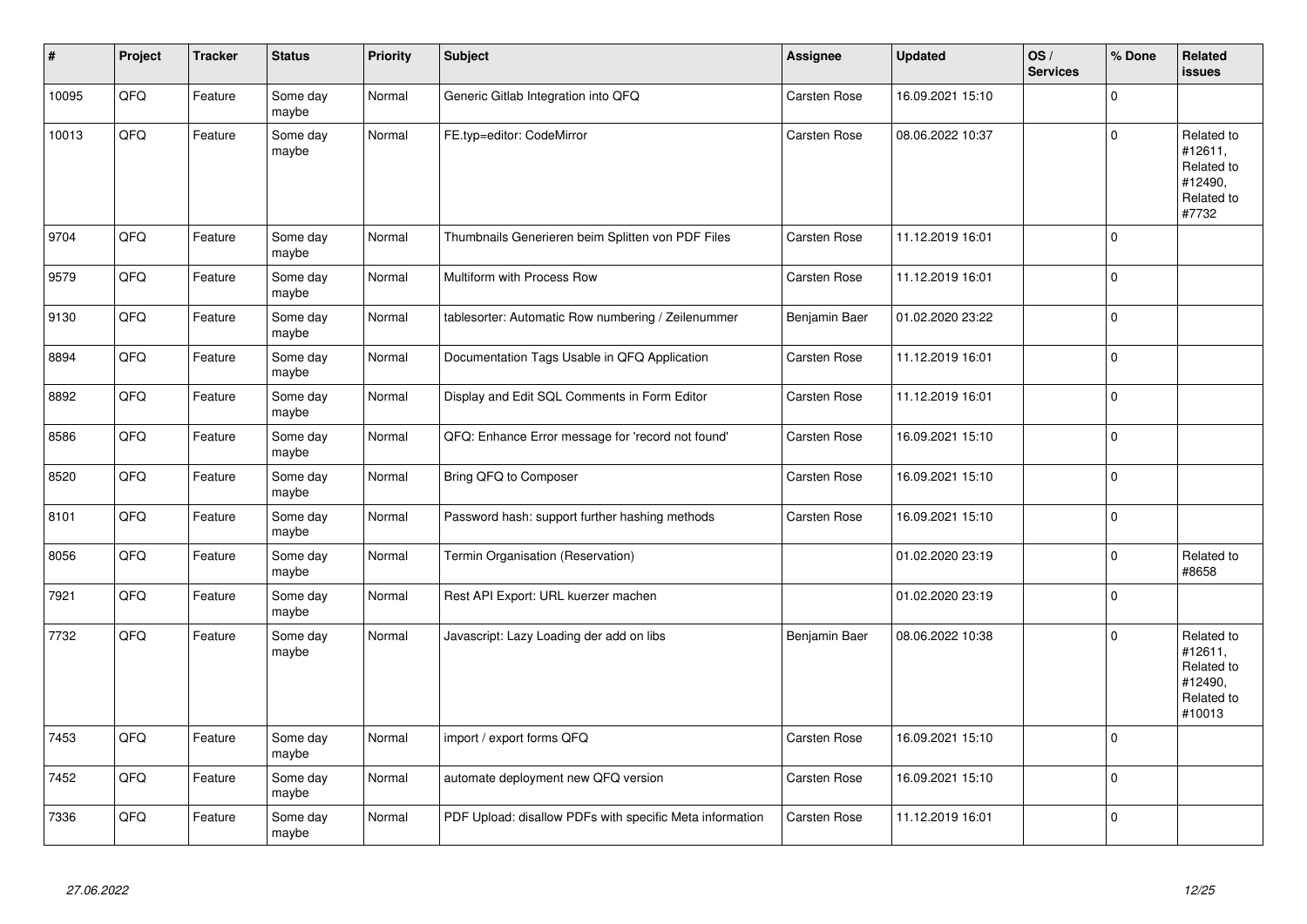| #    | Project | <b>Tracker</b> | <b>Status</b>     | <b>Priority</b> | Subject                                                                                        | <b>Assignee</b> | <b>Updated</b>   | OS/<br><b>Services</b> | % Done      | <b>Related</b><br><b>issues</b> |
|------|---------|----------------|-------------------|-----------------|------------------------------------------------------------------------------------------------|-----------------|------------------|------------------------|-------------|---------------------------------|
| 7278 | QFQ     | Feature        | Some day<br>maybe | Normal          | Form: Wert vordefinieren der immer gesetzt wird                                                |                 | 02.05.2021 09:27 |                        | $\Omega$    |                                 |
| 7229 | QFQ     | Feature        | Some day<br>maybe | Normal          | New FormElement.type: Button                                                                   |                 | 01.02.2021 12:32 |                        | $\mathbf 0$ |                                 |
| 7108 | QFQ     | Feature        | Some day<br>maybe | Normal          | QFQ Wrap Elements                                                                              |                 | 11.12.2019 16:01 |                        | $\Omega$    |                                 |
| 7107 | QFQ     | Feature        | Some day<br>maybe | Normal          | Showcase Registration Tool: Anmeldung / Administration :<br>Liste Anmeldungen / Emaileinaldung | Carsten Rose    | 11.12.2019 16:01 |                        | $\mathbf 0$ |                                 |
| 7106 | QFQ     | Feature        | Some day<br>maybe | Normal          | Beispiel Nummerierung von Rows in Report                                                       |                 | 11.12.2019 16:01 |                        | $\mathbf 0$ |                                 |
| 7105 | QFQ     | Feature        | Some day<br>maybe | Normal          | Beispiel wie man in einer zweiten Tabelle speichert.                                           |                 | 11.12.2019 16:01 |                        | $\mathbf 0$ |                                 |
| 7104 | QFQ     | Feature        | Some day<br>maybe | Normal          | Manual: hint about escaping if '\r' appears in mail body                                       |                 | 11.12.2019 16:01 |                        | $\Omega$    |                                 |
| 7100 | QFQ     | Feature        | Some day<br>maybe | Normal          | Download: log access, max downloads, time limit                                                |                 | 01.02.2020 23:19 |                        | $\Omega$    |                                 |
| 6992 | QFQ     | Feature        | Some day<br>maybe | Normal          | DB exception: Syntax Highlight                                                                 |                 | 11.12.2019 16:01 |                        | $\Omega$    | Related to<br>#5450             |
| 6972 | QFQ     | Feature        | Some day<br>maybe | Normal          | Fabric Clipboard / cross browser tab                                                           | Benjamin Baer   | 01.02.2020 23:21 |                        | $\mathbf 0$ |                                 |
| 6970 | QFQ     | Feature        | Some day<br>maybe | Normal          | tablesorter: default fuer 'sortReset' aendern von 'Ctrl' zu 'Alt'                              | Benjamin Baer   | 01.02.2020 23:21 |                        | $\mathbf 0$ |                                 |
| 6715 | QFQ     | Feature        | Some day<br>maybe | Normal          | Code-Refactoring: dbArray vereinheitlichen                                                     | Carsten Rose    | 11.12.2019 16:02 |                        | $\pmb{0}$   |                                 |
| 6704 | QFQ     | Feature        | Some day<br>maybe | Normal          | Upload Mode: Bilder in Notizen rechts sollen aktuellen<br>Upload repräsentieren.               |                 | 01.02.2020 23:19 |                        | $\Omega$    | Related to<br>#3264             |
| 6515 | QFQ     | Feature        | Some day<br>maybe | Normal          | Formular: Felder dynamisch ein/ausblenden                                                      |                 | 11.12.2019 16:02 |                        | $\pmb{0}$   |                                 |
| 6299 | QFQ     | Feature        | Some day<br>maybe | Normal          | Attack detection: log table with invalid SIP access                                            |                 | 11.12.2019 16:02 |                        | $\Omega$    | Related to<br>#3947             |
| 6288 | QFQ     | Feature        | Some day<br>maybe | Normal          | Best Practice: Erklaeren wie man ein Formular ganz in<br>'weiss' erstellen kann                |                 | 11.12.2019 16:02 |                        | $\Omega$    |                                 |
| 6084 | QFQ     | Feature        | Some day<br>maybe | Normal          | New escape type: 'D' - convert date                                                            |                 | 01.02.2020 23:19 |                        | $\Omega$    |                                 |
| 6083 | QFQ     | Feature        | Some day<br>maybe | Normal          | Dynamic Update: Value Check via SQL                                                            |                 | 11.12.2019 16:02 |                        | $\Omega$    |                                 |
| 5983 | QFQ     | Feature        | Some day<br>maybe | Normal          | Form Submit (save & update): normalize date/-time FE                                           | Carsten Rose    | 01.02.2020 23:19 |                        | $\Omega$    |                                 |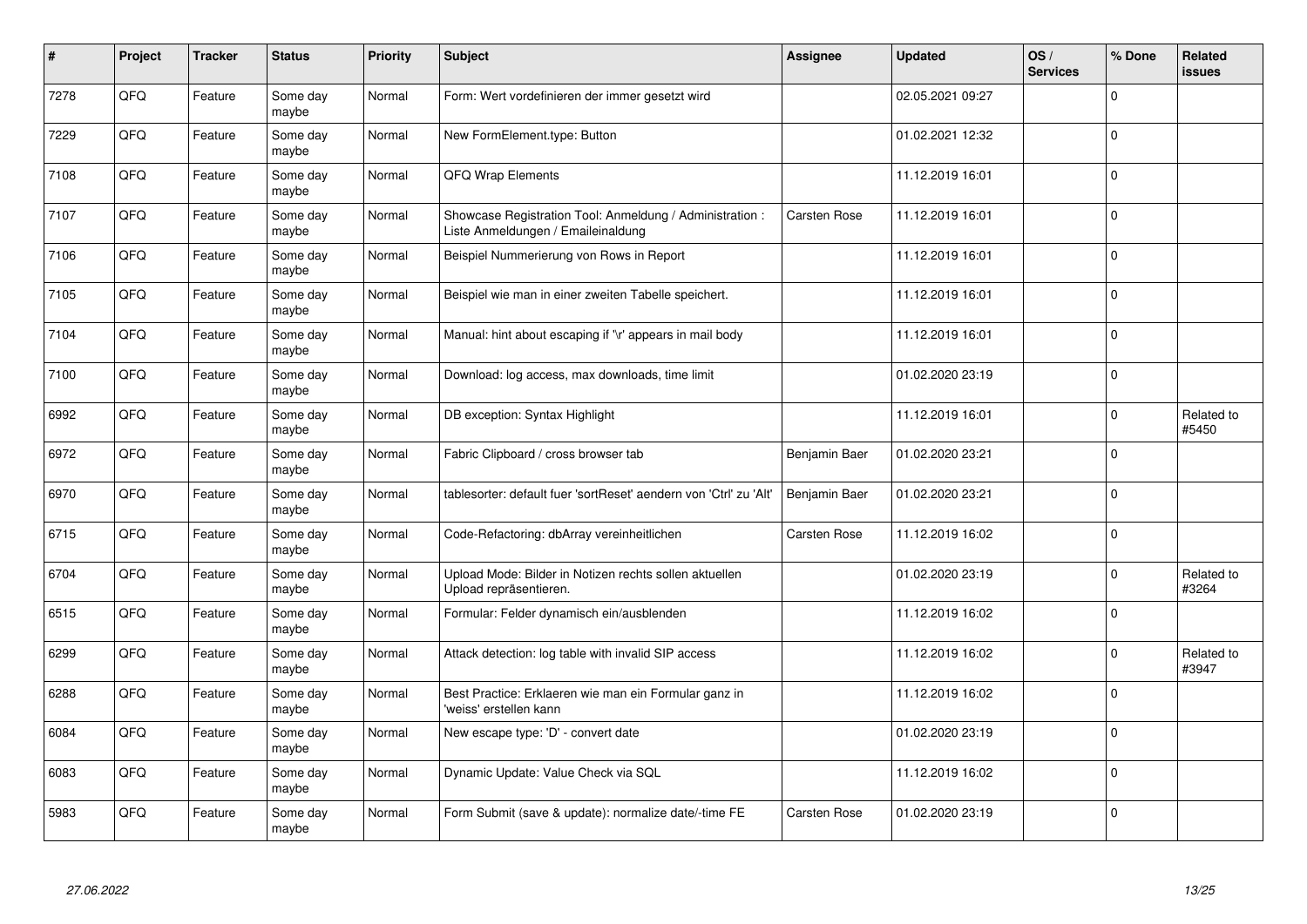| #    | Project | <b>Tracker</b> | <b>Status</b>     | <b>Priority</b> | <b>Subject</b>                                                                    | <b>Assignee</b> | <b>Updated</b>   | OS/<br><b>Services</b> | % Done         | Related<br><b>issues</b>                    |
|------|---------|----------------|-------------------|-----------------|-----------------------------------------------------------------------------------|-----------------|------------------|------------------------|----------------|---------------------------------------------|
| 5923 | QFQ     | Feature        | Some day<br>maybe | Normal          | fillStoreSystemBySqlLate                                                          |                 | 01.02.2020 23:19 |                        | $\mathbf 0$    |                                             |
| 5895 | QFQ     | Feature        | Some day<br>maybe | Normal          | Tutorial: List of all QFQ Features                                                |                 | 01.02.2020 23:19 |                        | $\mathbf 0$    |                                             |
| 5893 | QFQ     | Feature        | Some day<br>maybe | Normal          | Edit on double-click                                                              |                 | 01.02.2020 23:19 |                        | $\mathbf 0$    | Related to<br>#5894                         |
| 5892 | QFQ     | Feature        | Some day<br>maybe | Normal          | QFQ should use T3 API to manipulate FE GROUP<br>membership                        |                 | 01.02.2020 23:20 |                        | $\mathbf 0$    |                                             |
| 5852 | QFQ     | Feature        | Some day<br>maybe | Normal          | Logging: mail.log / sql.log - im FE anzeigen und via AJAX<br>aktualisieren        | Carsten Rose    | 01.02.2020 23:19 |                        | $\mathbf 0$    | Related to<br>#5885                         |
| 5851 | QFQ     | Feature        | Some day<br>maybe | Normal          | Queue System implementieren: MQTT, RabbitMQ                                       |                 | 01.02.2020 23:20 |                        | $\mathbf 0$    | Related to<br>#5715                         |
| 5850 | QFQ     | Feature        | Some day<br>maybe | Normal          | Deployment: In QFQ Doc best practice fuer zeitgemaesses<br>Deployment beschreiben |                 | 01.02.2020 23:20 |                        | $\mathbf 0$    |                                             |
| 5805 | QFQ     | Feature        | Some day<br>maybe | Normal          | TypeAHead SQL value instead of key stored                                         |                 | 01.02.2020 23:19 |                        | $\mathbf 0$    | Related to<br>#5444                         |
| 5783 | QFQ     | Feature        | Some day<br>maybe | Normal          | <b>BPMN View/Edit</b>                                                             |                 | 11.12.2019 16:02 |                        | $\mathbf 0$    |                                             |
| 5665 | QFQ     | Feature        | Some day<br>maybe | Normal          | Versuch das '{{!' nicht mehr noetig ist.                                          | Carsten Rose    | 01.02.2020 23:20 |                        | $\mathbf 0$    | Related to<br>#7432,<br>Related to<br>#7434 |
| 5579 | QFQ     | Feature        | Some day<br>maybe | Normal          | Enhance Doc / Presentation: variable type 'link column type'                      | Carsten Rose    | 01.02.2020 23:19 |                        | $\mathbf 0$    |                                             |
| 5548 | QFQ     | Feature        | Some day<br>maybe | Normal          | 801 Textfiles/Scriptfiles als Thumbnail                                           | Carsten Rose    | 07.03.2022 16:26 |                        | $\mathbf 0$    |                                             |
| 5480 | QFQ     | Feature        | Some day<br>maybe | Normal          | QFQ: Dokumentation mit Screenshots versehen                                       | Carsten Rose    | 01.02.2020 23:20 |                        | $\mathbf 0$    | Related to<br>#9879                         |
| 5455 | QFQ     | Feature        | Some day<br>maybe | Normal          | Mail Redirects grld abhaengig                                                     |                 | 01.02.2020 23:20 |                        | $\mathbf 0$    |                                             |
| 5452 | QFQ     | Feature        | Some day<br>maybe | Normal          | Thumbnails from PDF: bad quality                                                  |                 | 01.02.2020 23:20 |                        | $\mathbf 0$    |                                             |
| 5428 | QFQ     | Feature        | Some day<br>maybe | Normal          | secure thumbnail: late render on access.                                          | Carsten Rose    | 01.02.2020 23:20 |                        | $\mathbf 0$    |                                             |
| 5389 | QFQ     | Feature        | Some day<br>maybe | Normal          | QFQ Design: Multline label / note                                                 | Benjamin Baer   | 01.02.2020 23:19 |                        | $\mathbf 0$    |                                             |
| 5342 | QFQ     | Feature        | Some day<br>maybe | Normal          | link - with HTML Attributes                                                       |                 | 01.02.2020 23:20 |                        | $\mathbf 0$    | Related to<br>#14077                        |
| 5160 | QFQ     | Feature        | Some day<br>maybe | Normal          | QFQ collaborative / together.js, ShareJS, y-js, collaborative,                    |                 | 11.12.2019 16:02 |                        | $\overline{0}$ |                                             |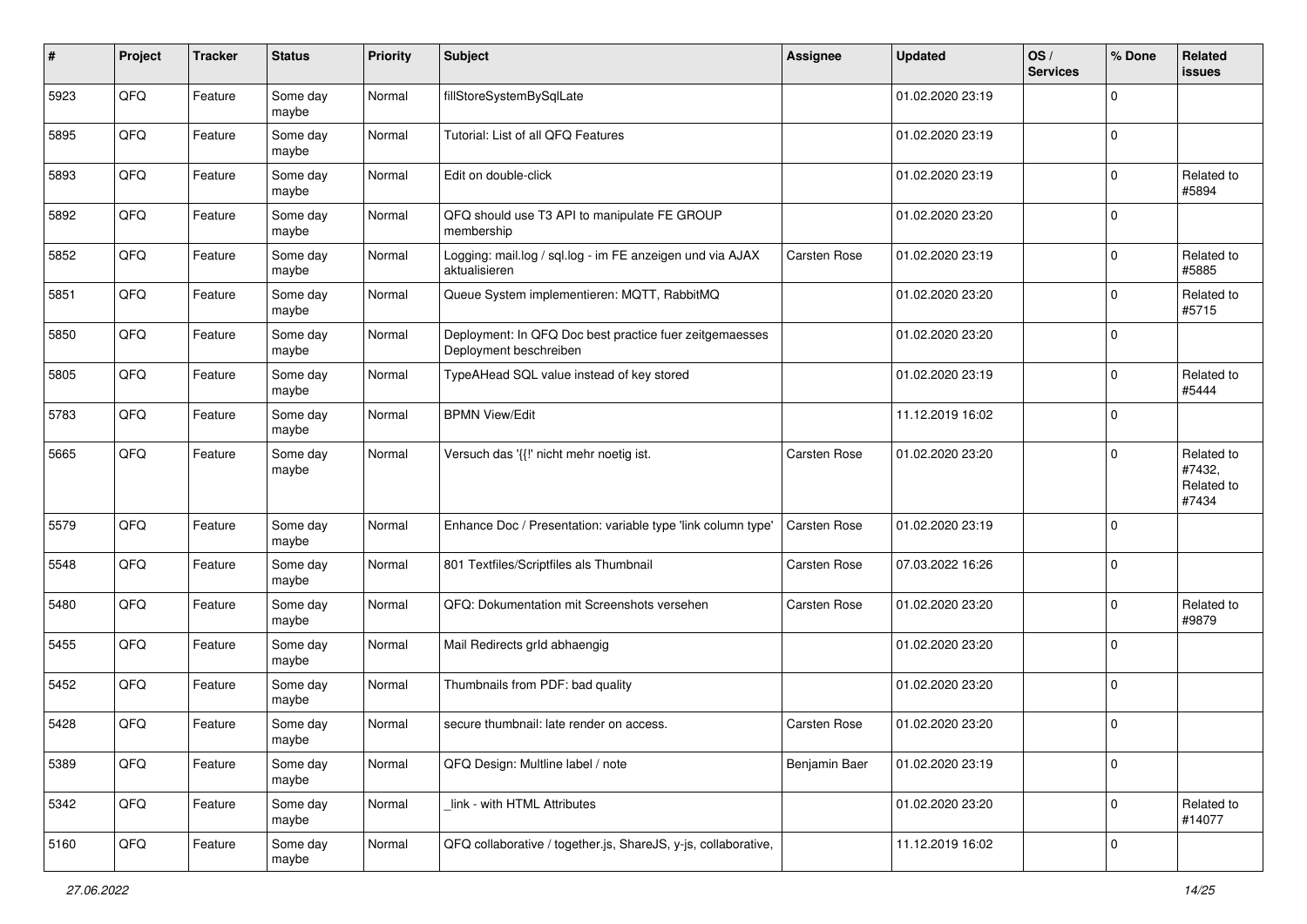| #    | Project | <b>Tracker</b> | <b>Status</b>     | <b>Priority</b> | <b>Subject</b>                                                                                                                                                | <b>Assignee</b> | <b>Updated</b>   | OS/<br><b>Services</b> | % Done      | <b>Related</b><br><b>issues</b> |
|------|---------|----------------|-------------------|-----------------|---------------------------------------------------------------------------------------------------------------------------------------------------------------|-----------------|------------------|------------------------|-------------|---------------------------------|
| 5132 | QFQ     | Feature        | Some day<br>maybe | Normal          | Error Message sendmail missing attachment: more details                                                                                                       | Carsten Rose    | 01.02.2020 23:19 |                        | $\Omega$    |                                 |
| 5129 | QFQ     | Feature        | Some day<br>maybe | Normal          | Reports: SQL fuer x Achse und y Achse                                                                                                                         |                 | 11.12.2019 16:02 |                        | $\mathbf 0$ |                                 |
| 5024 | QFQ     | Feature        | Some day<br>maybe | Normal          | Fabric: Generate PDF with edits                                                                                                                               | Benjamin Baer   | 01.02.2020 23:20 |                        | $\mathbf 0$ | Related to<br>#10704            |
| 4974 | QFQ     | Feature        | Some day<br>maybe | Normal          | Long polling - inform all listening clients of changes                                                                                                        |                 | 11.12.2019 16:02 |                        | $\mathbf 0$ |                                 |
| 4956 | QFQ     | Feature        | Some day<br>maybe | Normal          | Sendmail: Benutzerdefinierte Headers                                                                                                                          | Carsten Rose    | 11.12.2019 16:02 |                        | $\mathbf 0$ |                                 |
| 4872 | QFQ     | Feature        | Some day<br>maybe | Normal          | Fields of Typo3 page available in STORE_TYPO3                                                                                                                 | Carsten Rose    | 01.02.2020 23:19 |                        | $\Omega$    |                                 |
| 4869 | QFQ     | Feature        | Some day<br>maybe | Normal          | Dynamic Update (show, hide, readonly?, required?) for<br><b>Template Group Elements</b>                                                                       | Carsten Rose    | 01.02.2020 23:19 |                        | $\Omega$    | Related to<br>#4865             |
| 4839 | QFQ     | Feature        | Some day<br>maybe | Normal          | gfg-handle in <head> Abschnitt</head>                                                                                                                         | Carsten Rose    | 11.12.2019 16:02 |                        | $\Omega$    |                                 |
| 4816 | QFQ     | Feature        | Some day<br>maybe | Normal          | Templates for QFQ Reports (Tables, Radios, )                                                                                                                  |                 | 01.02.2020 23:20 |                        | $\Omega$    |                                 |
| 4757 | QFQ     | Feature        | Some day<br>maybe | Normal          | Test subrecord: download links ok? Links ok?                                                                                                                  | Carsten Rose    | 01.02.2020 23:20 |                        | $\Omega$    |                                 |
| 4719 | QFQ     | Feature        | Some day<br>maybe | Normal          | Custom Message in Client in case of 'Browser tab close,<br>modification will be lost'                                                                         |                 | 01.02.2020 23:20 |                        | $\mathbf 0$ |                                 |
| 4652 | QFQ     | Feature        | Some day<br>maybe | Normal          | UZH CD: Weiterleitung auf benutzerdefinierte 403/404 Seite                                                                                                    | Carsten Rose    | 01.02.2020 23:20 |                        | $\mathbf 0$ |                                 |
| 4650 | QFQ     | Feature        | Some day<br>maybe | Normal          | Convert html to doc/rtf                                                                                                                                       | Carsten Rose    | 01.02.2020 23:20 |                        | $\Omega$    | Related to<br>#10704            |
| 4640 | QFQ     | Feature        | Some day<br>maybe | Normal          | Rename System Forms                                                                                                                                           |                 | 01.02.2020 23:20 |                        | $\Omega$    |                                 |
| 4627 | QFQ     | Feature        | Some day<br>maybe | Normal          | dbupdate: all tables - check 'create', 'modified' if it is possible<br>to change to default 'CURRENT_TIMESTAMP' and modified<br>'ON UPDATE CURRENT_TIMESTAMP' |                 | 01.02.2020 23:20 |                        | $\mathbf 0$ |                                 |
| 4626 | QFQ     | Feature        | Some day<br>maybe | Normal          | Mobile View: 'classBody=qfq-form-right' makes no sense                                                                                                        |                 | 01.02.2020 23:20 |                        | $\Omega$    |                                 |
| 4606 | QFQ     | Feature        | Some day<br>maybe | Normal          | link: qualifier to render bootstrap button                                                                                                                    | Carsten Rose    | 01.02.2020 23:19 |                        | $\Omega$    |                                 |
| 4551 | QFQ     | Feature        | Some day<br>maybe | Normal          | Set 'pills' via dynamicUpdate to show/hide/disabled                                                                                                           |                 | 01.02.2020 23:20 |                        | $\Omega$    | Related to<br>#3752             |
| 4536 | QFQ     | Feature        | Some day<br>maybe | Normal          | FE upload: problem with delete if mutliple uploads an<br>FE.name="                                                                                            |                 | 01.02.2020 23:20 |                        | $\mathbf 0$ |                                 |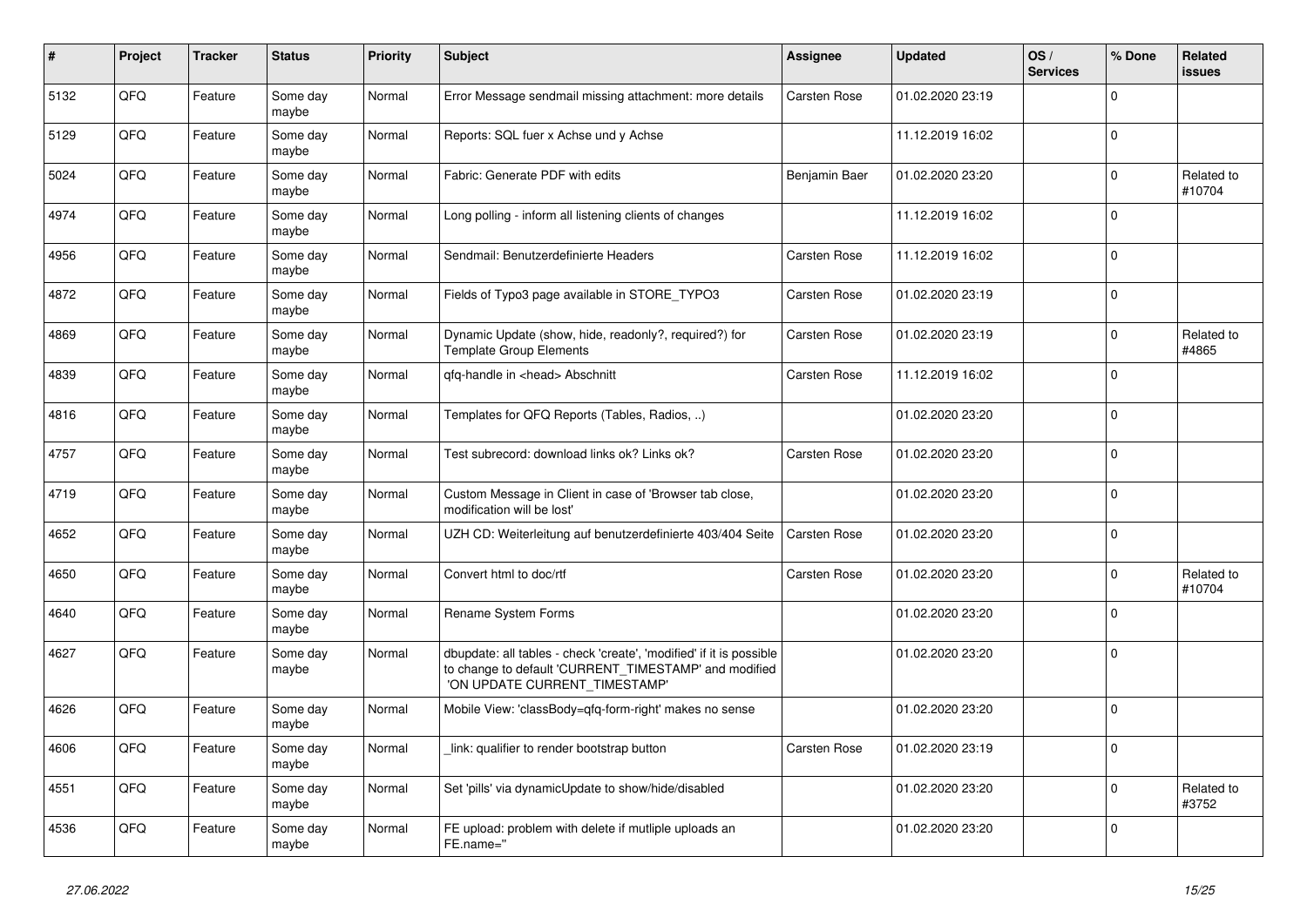| #    | Project | <b>Tracker</b> | <b>Status</b>     | <b>Priority</b> | <b>Subject</b>                                                                                                          | <b>Assignee</b> | <b>Updated</b>   | OS/<br><b>Services</b> | % Done      | Related<br>issues                           |
|------|---------|----------------|-------------------|-----------------|-------------------------------------------------------------------------------------------------------------------------|-----------------|------------------|------------------------|-------------|---------------------------------------------|
| 4446 | QFQ     | Feature        | Some day<br>maybe | Normal          | New FE get same feldContainerId as last modifed FE                                                                      |                 | 01.02.2020 23:20 |                        | $\Omega$    |                                             |
| 4445 | QFQ     | Feature        | Some day<br>maybe | Normal          | template group: Option to simulate fieldset                                                                             |                 | 28.06.2021 14:11 |                        | $\mathbf 0$ |                                             |
| 4444 | QFQ     | Feature        | Some day<br>maybe | Normal          | FE.type=upload: detect mime type                                                                                        |                 | 11.12.2019 16:02 |                        | 0           | Related to<br>#4303                         |
| 4443 | QFQ     | Feature        | Some day<br>maybe | Normal          | Form: multiple secondary tables                                                                                         |                 | 01.02.2020 23:20 |                        | 0           |                                             |
| 4442 | QFQ     | Feature        | Some day<br>maybe | Normal          | Special Column Name: _link - new symbol G (Glyph) to<br>choose any available symbol                                     |                 | 11.12.2019 16:02 |                        | $\mathbf 0$ |                                             |
| 4440 | QFQ     | Feature        | Some day<br>maybe | Normal          | Manual.rst: explain how to. expand PHP Session to 4h                                                                    |                 | 11.12.2019 16:02 |                        | 0           |                                             |
| 4439 | QFQ     | Feature        | Some day<br>maybe | Normal          | Log: report all actions fired by an FE Element, incl. the<br>original directive (slaveld, sqllnsert, )                  |                 | 01.02.2020 23:20 |                        | $\Omega$    | Related to<br>#4432,<br>Related to<br>#5458 |
| 4435 | QFQ     | Feature        | Some day<br>maybe | Normal          | Report: striptags - specify allowed tags                                                                                |                 | 01.02.2020 23:20 |                        | $\Omega$    |                                             |
| 4433 | QFQ     | Feature        | Some day<br>maybe | Normal          | Log when SIP will be destroyed by QFQ for any (security)<br>reason                                                      |                 | 01.02.2020 23:20 |                        | $\mathbf 0$ | Related to<br>#4432,<br>Related to<br>#5458 |
| 4420 | QFQ     | Feature        | Some day<br>maybe | Normal          | Client: Local Storage - store the changes of a form, local in<br>the browser.                                           | Benjamin Baer   | 11.12.2019 16:02 |                        | $\Omega$    |                                             |
| 4365 | QFQ     | Feature        | Some day<br>maybe | Normal          | Multi Language: new way of config                                                                                       | Carsten Rose    | 01.02.2020 23:20 |                        | $\Omega$    |                                             |
| 4349 | QFQ     | Feature        | Some day<br>maybe | Normal          | link download: downloaded external URL to<br>deliver/concatenate - check mimetipe and handle it correctly               | Carsten Rose    | 11.12.2019 16:02 |                        | $\mathbf 0$ |                                             |
| 4343 | QFQ     | Feature        | Some day<br>maybe | Normal          | Link: Classifier to add 'attributes'                                                                                    | Carsten Rose    | 01.02.2020 23:20 |                        | 0           | Related to<br>#14077                        |
| 4330 | QFQ     | Feature        | Some day<br>maybe | Normal          | Error Message: report missing {{ / }} in sqlUpdate, sqlInsert,<br>sqlDelete, sqlAfter, sqlBefore in FE action elements. | Carsten Rose    | 01.02.2020 23:20 |                        | $\mathbf 0$ |                                             |
| 4259 | QFQ     | Feature        | Some day<br>maybe | Normal          | Instant trigger a cron job                                                                                              | Carsten Rose    | 11.12.2019 16:03 |                        | $\mathbf 0$ |                                             |
| 4258 | QFQ     | Feature        | Some day<br>maybe | High            | System Defaults: Forms                                                                                                  | Carsten Rose    | 03.05.2021 21:14 |                        | $\pmb{0}$   |                                             |
| 4197 | QFQ     | Feature        | Some day<br>maybe | Normal          | Unit Test fuer JSON Stream von QuickFormQuery.php ><br>doForm()                                                         | Carsten Rose    | 11.12.2019 16:03 |                        | 0           |                                             |
| 4027 | QFQ     | Feature        | Some day<br>maybe | Normal          | Missing: orange 'check' / 'bullet'                                                                                      |                 | 11.12.2019 16:03 |                        | $\pmb{0}$   |                                             |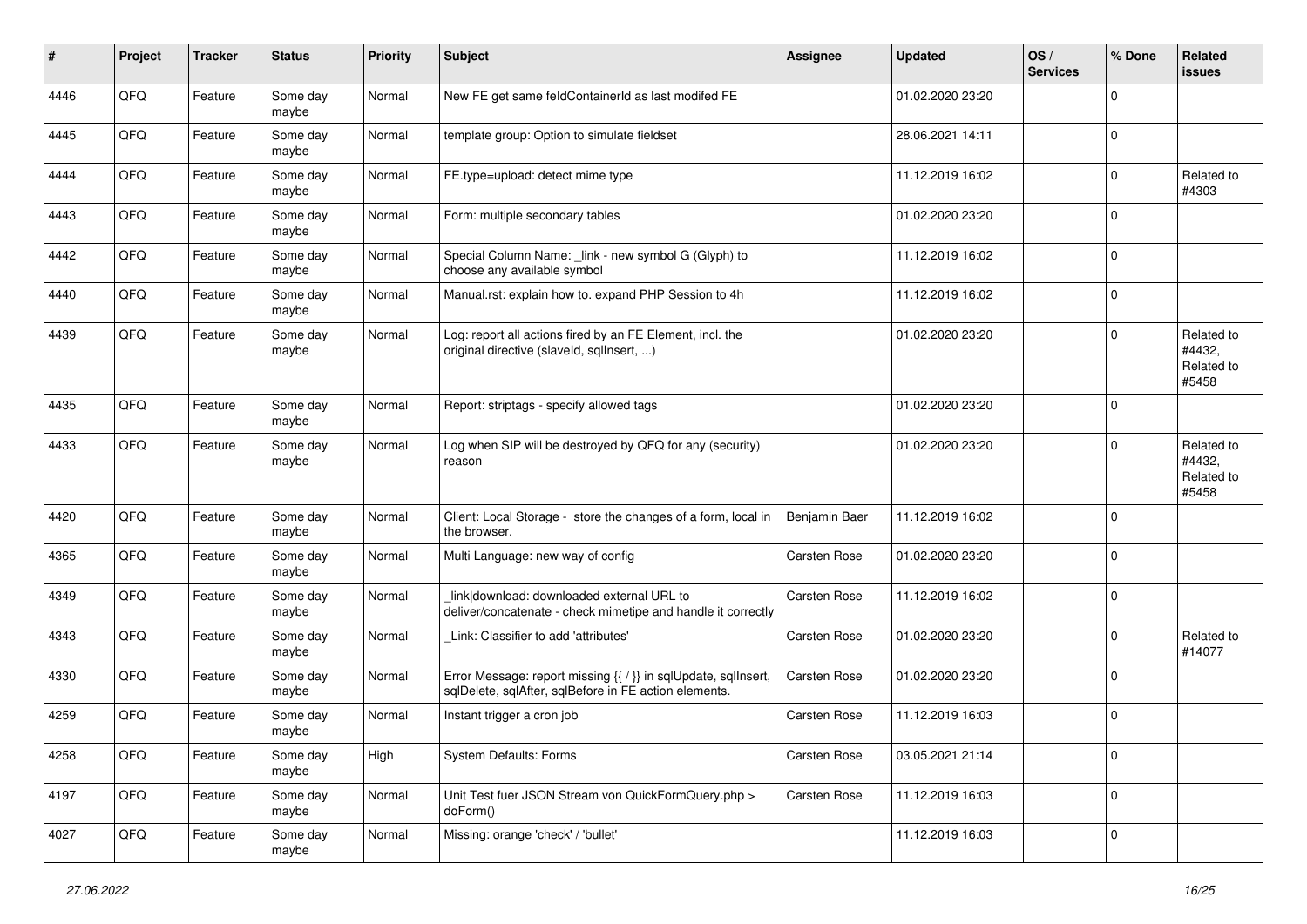| #    | Project | <b>Tracker</b> | <b>Status</b>     | <b>Priority</b> | <b>Subject</b>                                                                                                                                           | <b>Assignee</b>     | <b>Updated</b>   | OS/<br><b>Services</b> | % Done      | <b>Related</b><br>issues                    |
|------|---------|----------------|-------------------|-----------------|----------------------------------------------------------------------------------------------------------------------------------------------------------|---------------------|------------------|------------------------|-------------|---------------------------------------------|
| 4026 | QFQ     | Feature        | Some day<br>maybe | Normal          | sqlLog.sql: log number of FE.id                                                                                                                          | Carsten Rose        | 11.12.2019 16:03 |                        | 0           | Related to<br>#5458                         |
| 4018 | QFQ     | Feature        | Some day<br>maybe | Normal          | typeahead: solve problem with potential long query<br>parameter                                                                                          | Carsten Rose        | 11.12.2019 16:03 |                        | 0           |                                             |
| 3991 | QFQ     | Feature        | Some day<br>maybe | Normal          | report: Columnname '_skipWrap' skips 'fbeg', 'fend'                                                                                                      | Carsten Rose        | 11.12.2019 16:03 |                        | 0           |                                             |
| 3990 | QFQ     | Feature        | Some day<br>maybe | High            | custom class definition: add space automatically                                                                                                         | Carsten Rose        | 03.05.2021 21:14 |                        | 0           |                                             |
| 3967 | QFQ     | Feature        | Some day<br>maybe | High            | Report: Checkbox, Radio, Dropdown, Input welches ohne<br>Submit funktioniert - 'Inline-Form'                                                             | <b>Carsten Rose</b> | 03.05.2021 21:14 |                        | 0           |                                             |
| 3947 | QFQ     | Feature        | Some day<br>maybe | Normal          | Attack detectect: logout current user                                                                                                                    | Carsten Rose        | 11.12.2019 16:03 |                        | 0           | Related to<br>#5458,<br>Related to<br>#6299 |
| 3942 | QFQ     | Feature        | Some day<br>maybe | Normal          | Action Elemente: neu generierte IDs via FE weitergeben                                                                                                   | Carsten Rose        | 11.12.2019 16:03 |                        | $\mathbf 0$ | Related to<br>#3941                         |
| 3941 | QFQ     | Feature        | Some day<br>maybe | Normal          | sqlAfter: es sollten mehrere moeglich sein                                                                                                               | Carsten Rose        | 11.12.2019 16:03 |                        | $\mathbf 0$ | Related to<br>#3942                         |
| 3905 | QFQ     | Feature        | Some day<br>maybe | Normal          | Documentation: Best Practice anhand eines Online<br>Bewerbungstools                                                                                      | Carsten Rose        | 11.12.2019 16:03 |                        | 0           |                                             |
| 3900 | QFQ     | Feature        | Some day<br>maybe | Normal          | Extend documentation of 'Copy / Paste'                                                                                                                   | Carsten Rose        | 11.12.2019 16:03 |                        | 0           | Related to<br>#3899                         |
| 3880 | QFQ     | Feature        | Some day<br>maybe | Normal          | Form 'Form': anlegen einer Tabelle                                                                                                                       |                     | 14.01.2021 10:12 |                        | $\mathbf 0$ |                                             |
| 3879 | QFQ     | Feature        | Some day<br>maybe | Normal          | Form 'FormElement': Beim Feld 'name' rechts in der Notiz<br>einen Link einblenden - a) aktuelle Definition anzeigen, b)<br>Spalte in der Tabelle anlegen |                     | 11.12.2019 16:03 |                        | 0           |                                             |
| 3878 | QFQ     | Feature        | Some day<br>maybe | Normal          | Form 'FormElement': Spalte 'name' typeAhead mit<br>Spaltennamen der Primarytable.                                                                        |                     | 11.12.2019 16:03 |                        | 0           |                                             |
| 3877 | QFQ     | Feature        | Some day<br>maybe | Normal          | FormEditor: die Felder die aktuell nicht gebraucht werden<br>nur auf readonly/disabled setzen (nicht ausblenden > das<br>irritiert.                      | Carsten Rose        | 11.12.2019 16:03 |                        | 0           |                                             |
| 3848 | QFQ     | Feature        | Some day<br>maybe | High            | Antivirus check fuer Upload files in qfq?                                                                                                                | Carsten Rose        | 03.05.2021 21:14 |                        | 0           | Related to<br>#4131                         |
| 3708 | QFQ     | Feature        | Some day<br>maybe | Normal          | Form: input - 'specialchars', 'none'  gewisse tags<br>erlauben, andere verbieten                                                                         | Carsten Rose        | 11.12.2019 16:02 |                        | 0           | Related to<br>#14320                        |
| 3692 | QFQ     | Feature        | Some day<br>maybe | Normal          | QFQ Webseite                                                                                                                                             | Benjamin Baer       | 11.12.2019 16:02 |                        | $\mathbf 0$ | Related to<br>#5033                         |
| 3677 | QFQ     | Feature        | Some day<br>maybe | Normal          | wkhtmltopdf: FE User access prohibited, if client IP changes<br>\$TYPO3_CONF_VARS[FE][lockIP]                                                            | Carsten Rose        | 11.12.2019 16:02 |                        | 0           |                                             |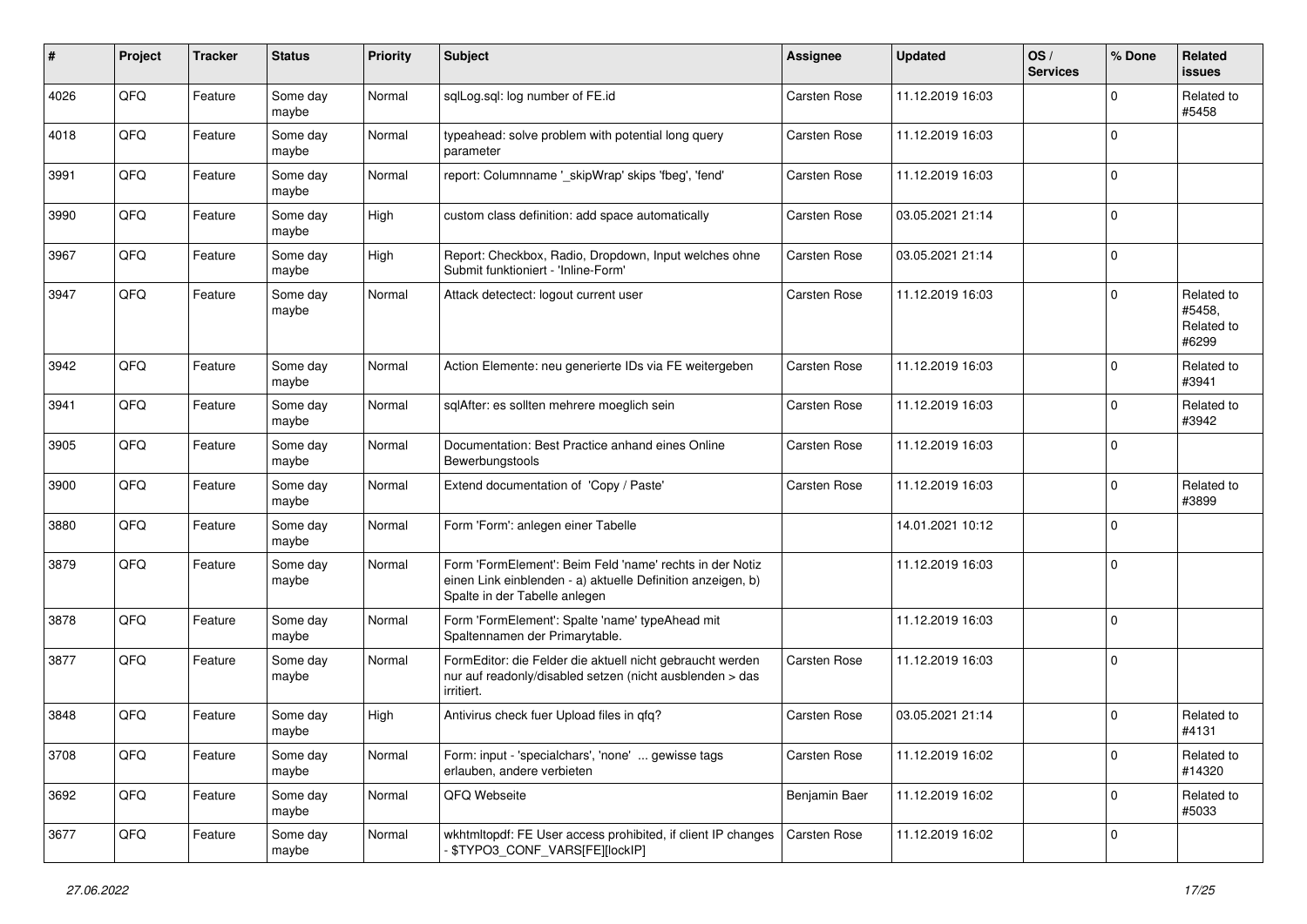| #    | Project | <b>Tracker</b> | <b>Status</b>     | <b>Priority</b> | <b>Subject</b>                                                                                                                               | <b>Assignee</b> | <b>Updated</b>   | OS/<br><b>Services</b> | % Done      | Related<br>issues                           |
|------|---------|----------------|-------------------|-----------------|----------------------------------------------------------------------------------------------------------------------------------------------|-----------------|------------------|------------------------|-------------|---------------------------------------------|
| 3666 | QFQ     | Feature        | Some day<br>maybe | Normal          | a) Performance Messung: mysql_real_escape_string() im<br>Vergleich zu str_replace(), b) doppeltes Aufrufen von<br>mysql_real_escape_string() | Carsten Rose    | 11.12.2019 16:02 |                        | $\Omega$    |                                             |
| 3646 | QFQ     | Feature        | Some day<br>maybe | Normal          | Moeglichkeit HTML Tags in Reports auszugeben (zu<br>enkodieren: htmlspecialchars)                                                            |                 | 11.12.2019 16:02 |                        | $\mathbf 0$ | Related to<br>#14320                        |
| 3617 | QFQ     | Feature        | Some dav<br>maybe | Normal          | Load javascripts at bottom                                                                                                                   |                 | 11.12.2019 16:02 |                        | $\Omega$    |                                             |
| 3567 | QFQ     | Feature        | Some dav<br>maybe | Low             | 'Save', 'Close', 'New' als FormElement                                                                                                       |                 | 11.12.2019 16:02 |                        | $\mathbf 0$ |                                             |
| 3537 | QFQ     | Feature        | Some day<br>maybe | Low             | SHOW COLUMNS FROM tableName - Extend '{{!'<br>definition                                                                                     | Carsten Rose    | 11.12.2019 16:02 |                        | $\Omega$    |                                             |
| 3495 | QFQ     | Feature        | Some day<br>maybe | Normal          | Predifined Parameter werden nicht in '+' (add new record)<br>SIP gerendert.                                                                  |                 | 11.12.2019 16:02 |                        | $\Omega$    |                                             |
| 3458 | QFQ     | Feature        | Some day<br>maybe | Normal          | Display 'Edit Form Element'-Checkbox on form: should<br>depend on FE Group                                                                   | Carsten Rose    | 11.12.2019 16:02 |                        | $\mathbf 0$ | Related to<br>#3447                         |
| 3457 | QFQ     | Feature        | Some day<br>maybe | Normal          | LDAP: concat multi values to one single entry                                                                                                | Carsten Rose    | 11.12.2019 16:02 |                        | $\Omega$    |                                             |
| 3415 | QFQ     | Feature        | Some day<br>maybe | Normal          | FE Login Box Templatefile                                                                                                                    | Benjamin Baer   | 11.12.2019 16:02 |                        | $\mathbf 0$ |                                             |
| 3385 | QFQ     | Feature        | Some dav<br>maybe | Normal          | templateGroup: insert/update/delete non primary records                                                                                      | Carsten Rose    | 11.12.2019 16:02 |                        | $\Omega$    |                                             |
| 3350 | QFQ     | Feature        | Some day<br>maybe | Normal          | FormEditor: Hilfetext hinter 'checktype'                                                                                                     | Carsten Rose    | 11.12.2019 16:02 |                        | $\pmb{0}$   |                                             |
| 3332 | QFQ     | Feature        | Some day<br>maybe | Normal          | Uploads: Thumbnails, Details zum hochgeladenen File                                                                                          | Carsten Rose    | 11.12.2019 16:02 |                        | $\Omega$    | Related to<br>#3264.<br>Related to<br>#5333 |
| 3331 | QFQ     | Feature        | Some day<br>maybe | Normal          | Default Tooltip fuer page? Links: mit Form und Record ID                                                                                     | Carsten Rose    | 11.12.2019 16:02 |                        | $\Omega$    |                                             |
| 3291 | QFQ     | Feature        | Some dav<br>maybe | Normal          | AutoCron websiteToken                                                                                                                        | Carsten Rose    | 11.12.2019 16:02 |                        | $\Omega$    | Related to<br>#4250                         |
| 3285 | QFQ     | Feature        | Some day<br>maybe | Normal          | Zeichenlimit pro Feld: textarea / editor                                                                                                     | Carsten Rose    | 11.12.2019 16:02 |                        | $\Omega$    |                                             |
| 3273 | QFQ     | Feature        | Some day<br>maybe | Low             | Dirty Flag in Form                                                                                                                           | Carsten Rose    | 11.12.2019 16:02 |                        | $\Omega$    |                                             |
| 3267 | QFQ     | Feature        | Some day<br>maybe | Normal          | 2 Forms auf einer Seite: real + Read only                                                                                                    | Carsten Rose    | 11.12.2019 16:03 |                        | 0           |                                             |
| 3216 | QFQ     | Feature        | Some day<br>maybe | Normal          | dynamic update für checkbox label2                                                                                                           | Carsten Rose    | 11.12.2019 16:03 |                        | $\Omega$    | Related to<br>#2081                         |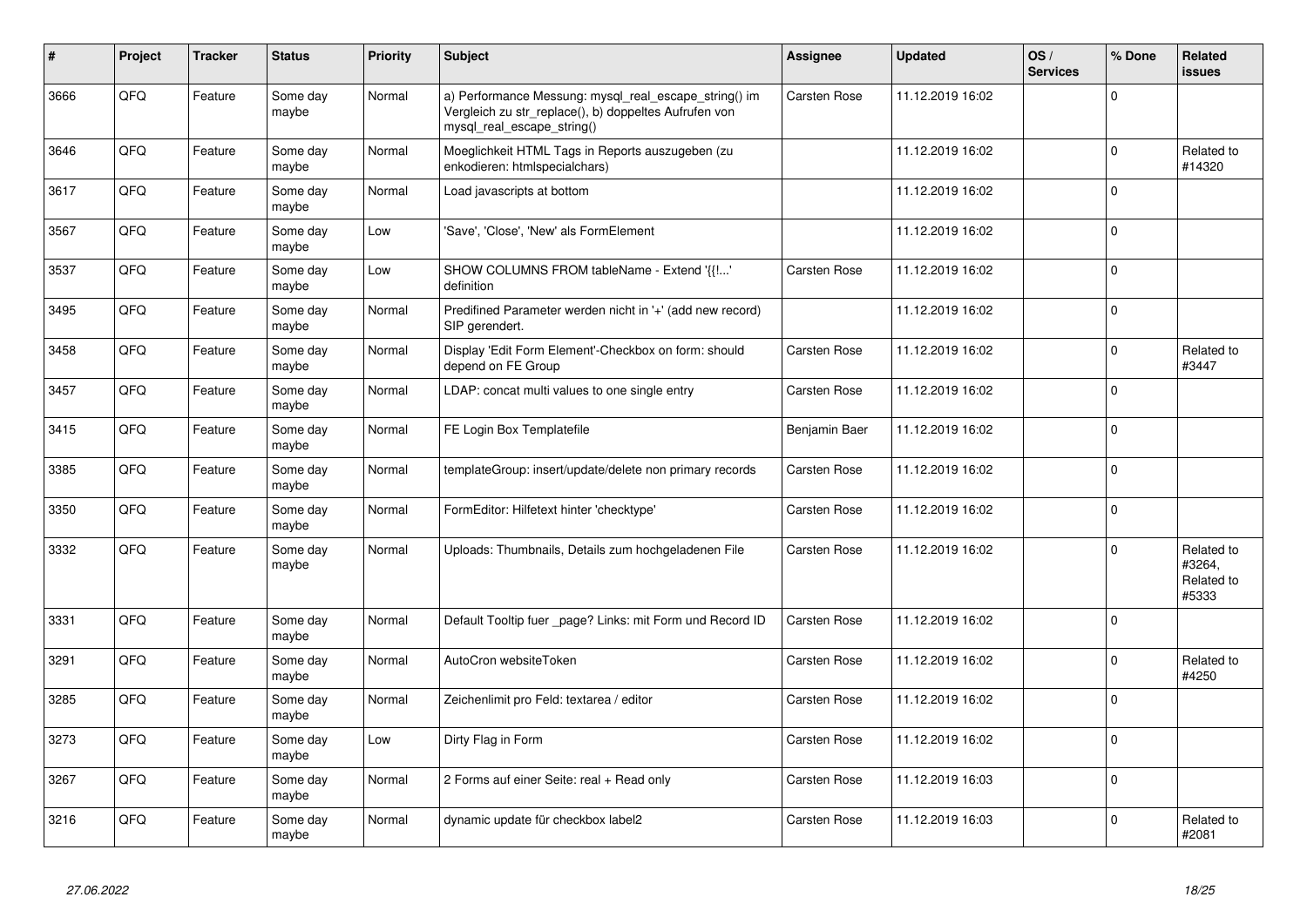| $\vert$ # | Project | <b>Tracker</b> | <b>Status</b>     | <b>Priority</b> | <b>Subject</b>                                                                                                     | <b>Assignee</b> | <b>Updated</b>   | OS/<br><b>Services</b> | % Done      | <b>Related</b><br>issues                     |
|-----------|---------|----------------|-------------------|-----------------|--------------------------------------------------------------------------------------------------------------------|-----------------|------------------|------------------------|-------------|----------------------------------------------|
| 2995      | QFQ     | Feature        | Some day<br>maybe | Normal          | Dropdown JQuery Plugin: 'chosen' - Moeglichkeit um Select<br>Listen mehr Funktion zu geben. Kein Bootstrap noetig. | Carsten Rose    | 11.12.2019 16:03 |                        | $\mathbf 0$ |                                              |
| 2950      | QFQ     | Feature        | Some day<br>maybe | Normal          | Inhalt QFQ Records als File                                                                                        |                 | 11.12.2019 16:03 |                        | $\mathbf 0$ |                                              |
| 2084      | QFQ     | Feature        | Some day<br>maybe | Normal          | Mailto mit encryption: Subrecord                                                                                   | Carsten Rose    | 11.12.2019 16:03 |                        | $\mathbf 0$ | Related to<br>#2082                          |
| 1946      | QFQ     | Feature        | Some day<br>maybe | Normal          | Kontrolle ob der ReadOnly Modus bei den<br>Formularelementen korrekt implementiert ist                             | Carsten Rose    | 11.12.2019 16:03 |                        | $\mathbf 0$ |                                              |
| 1635      | QFQ     | Feature        | Some day<br>maybe | Normal          | QFQ Extension content record: weitere Optionen<br>einblenden.                                                      | Carsten Rose    | 11.12.2019 16:03 |                        | $\mathbf 0$ |                                              |
| 1510      | QFQ     | Feature        | Some day<br>maybe | Normal          | jquery von google laden, falls das nicht geht lokal                                                                |                 | 11.12.2019 16:03 |                        | $\mathbf 0$ |                                              |
| 1253      | QFQ     | Feature        | Some day<br>maybe | Normal          | QF: Colorpicker                                                                                                    |                 | 11.12.2019 16:03 |                        | $\mathbf 0$ |                                              |
| 1251      | QFQ     | Feature        | Some day<br>maybe | Normal          | QF: Combo                                                                                                          |                 | 11.12.2019 16:03 |                        | $\mathbf 0$ |                                              |
| 1234      | QFQ     | Feature        | Some day<br>maybe | Normal          | QF: Record numbering: Im Grid soll in Spalte 1 optional die<br>laufende Nummer der Records angezeigt werden.       |                 | 01.02.2020 23:20 |                        | $\mathbf 0$ |                                              |
| 955       | QFQ     | Feature        | Some day<br>maybe | Normal          | QF: Notizen vor/nach dem Form                                                                                      |                 | 01.02.2020 23:20 |                        | $\mathbf 0$ |                                              |
| 880       | QFQ     | Feature        | Some day<br>maybe | Urgent          | Security: PHP, SQL Injection, XSS                                                                                  |                 | 03.05.2021 21:14 |                        | 0           | Related to<br>#14320                         |
| 9275      | QFQ     | Bug            | New               | Normal          | autcron: t3 page, which takes to long to respond, is not<br>reported properly                                      | Carsten Rose    | 01.02.2020 23:22 |                        | 100         |                                              |
| 14377     | QFQ     | Bug            | New               | Normal          | Documentation > General Tips: white page after migration                                                           | Enis Nuredini   | 19.06.2022 16:37 |                        | $\mathbf 0$ |                                              |
| 14322     | QFQ     | <b>Bug</b>     | New               | Normal          | Form Load: by default no scroll (save & close should be<br>visible)                                                | Enis Nuredini   | 15.06.2022 14:12 |                        | $\mathbf 0$ | Related to<br>#14321,<br>Related to<br>#6232 |
| 14305     | QFQ     | <b>Bug</b>     | New               | Normal          | Inline Report editing does not create history entries                                                              | Carsten Rose    | 10.06.2022 11:55 |                        | $\mathbf 0$ |                                              |
| 14304     | QFQ     | Bug            | New               | Normal          | table sorter view safer does not work                                                                              | Carsten Rose    | 10.06.2022 11:49 |                        | $\mathbf 0$ |                                              |
| 14245     | QFQ     | Bug            | New               | Normal          | Form Save Btn bleibt disabled wenn Datumsfeld über<br>Datepicker geändert                                          | Enis Nuredini   | 27.05.2022 13:45 |                        | $\mathbf 0$ | Related to<br>#13689                         |
| 14233     | QFQ     | <b>Bug</b>     | New               | Normal          | AS _link: question - HTML is not rendered                                                                          | Carsten Rose    | 28.05.2022 11:02 |                        | $\mathbf 0$ |                                              |
| 14091     | QFQ     | <b>Bug</b>     | New               | Normal          | inconsistent template path for twig                                                                                | Carsten Rose    | 19.04.2022 18:36 |                        | $\pmb{0}$   |                                              |
| 14077     | QFQ     | <b>Bug</b>     | New               | Normal          | As _link: Attribute 'class' missing by r:1 and r:3 - but should<br>set                                             | Carsten Rose    | 28.05.2022 11:02 |                        | $\mathbf 0$ | Related to<br>#5342,<br>Related to<br>#4343  |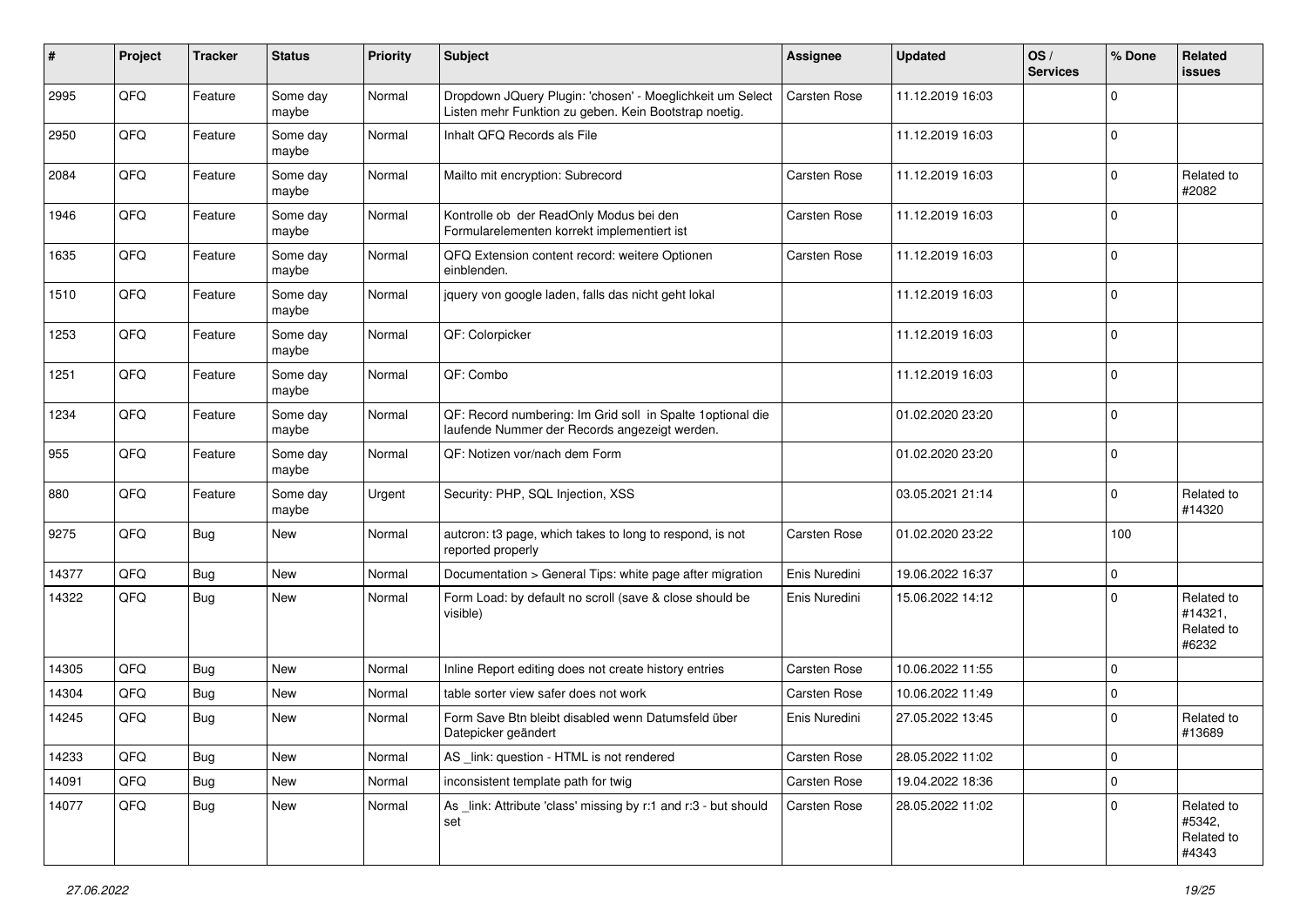| #     | Project | <b>Tracker</b> | <b>Status</b> | <b>Priority</b> | <b>Subject</b>                                                                                                                                                | <b>Assignee</b>     | <b>Updated</b>   | OS/<br><b>Services</b> | % Done      | Related<br><b>issues</b>                         |
|-------|---------|----------------|---------------|-----------------|---------------------------------------------------------------------------------------------------------------------------------------------------------------|---------------------|------------------|------------------------|-------------|--------------------------------------------------|
| 13716 | QFQ     | Bug            | New           | High            | Firefox ask to store username/password                                                                                                                        | Enis Nuredini       | 30.05.2022 09:31 |                        | $\Omega$    | Related to<br>#13827                             |
| 13706 | QFQ     | <b>Bug</b>     | New           | Normal          | Wrong CheckType in FieldElement LastStatus of Form Cron                                                                                                       | <b>Carsten Rose</b> | 21.01.2022 18:20 |                        | $\Omega$    |                                                  |
| 13689 | QFQ     | <b>Bug</b>     | New           | Normal          | Enter auf Eingabefeld mit ungültigem Wert führt zu blurry<br>Seite                                                                                            | Enis Nuredini       | 28.05.2022 10:53 |                        | $\Omega$    | Related to<br>#14245, Has<br>duplicate<br>#11891 |
| 13659 | QFQ     | Bug            | <b>New</b>    | Normal          | wrong sanitize class applied to R-store                                                                                                                       | Carsten Rose        | 15.01.2022 14:23 |                        | $\Omega$    |                                                  |
| 13647 | QFQ     | <b>Bug</b>     | New           | Normal          | Autofocus funktioniert nicht auf Chrome                                                                                                                       | Benjamin Baer       | 19.03.2022 17:44 |                        | $\Omega$    |                                                  |
| 13592 | QFQ     | Bug            | New           | Normal          | QFQ Build Queue: das vergeben von Tags klappt nicht. Es<br>werden keine Releases gebaut.                                                                      | Carsten Rose        | 19.03.2022 17:45 |                        | $\Omega$    |                                                  |
| 13528 | QFQ     | <b>Bug</b>     | <b>New</b>    | Normal          | qfq.io > releases: es wird kein neues Release angelegt                                                                                                        | Benjamin Baer       | 19.03.2022 17:46 |                        | $\Omega$    |                                                  |
| 13460 | QFQ     | Bug            | New           | Normal          | Doc: Password set/reset  password should not processed<br>with 'html encode'                                                                                  | Carsten Rose        | 19.03.2022 17:46 |                        | $\Omega$    |                                                  |
| 13451 | QFQ     | Bug            | <b>New</b>    | Normal          | Character Counter / Max Character: Problem in Safari                                                                                                          | Carsten Rose        | 15.04.2022 17:18 |                        | $\mathbf 0$ |                                                  |
| 13332 | QFQ     | Bug            | <b>New</b>    | Normal          | Multi Form: Required Felder werden visuell nicht markiert.                                                                                                    | Carsten Rose        | 19.03.2022 17:47 |                        | $\Omega$    |                                                  |
| 13331 | QFQ     | <b>Bug</b>     | <b>New</b>    | Normal          | Multi Form: Clear Icon misplaced                                                                                                                              | Carsten Rose        | 19.03.2022 17:47 |                        | $\Omega$    |                                                  |
| 12989 | QFQ     | Bug            | New           | Normal          | empty string does not trigger dynamic update                                                                                                                  | Enis Nuredini       | 28.05.2022 11:09 |                        | $\Omega$    |                                                  |
| 12974 | QFQ     | Bug            | <b>New</b>    | High            | Sanitize Queries in Action-Elements                                                                                                                           | Carsten Rose        | 07.12.2021 17:19 |                        | $\Omega$    |                                                  |
| 12716 | QFQ     | <b>Bug</b>     | <b>New</b>    | Normal          | template group: Pattern only applied to first instance                                                                                                        | Carsten Rose        | 19.03.2022 17:47 |                        | $\Omega$    |                                                  |
| 12714 | QFQ     | Bug            | New           | Normal          | Conversion of GIF to PDF broken when GIF contains Alpha.                                                                                                      | Carsten Rose        | 19.03.2022 17:49 |                        | $\Omega$    |                                                  |
| 12702 | QFQ     | <b>Bug</b>     | <b>New</b>    | High            | templateGroup: broken in multiDb Setup                                                                                                                        | Carsten Rose        | 14.12.2021 16:02 |                        | $\Omega$    |                                                  |
| 12670 | QFQ     | Bug            | New           | High            | Dropdown-Menu classes können nicht mehr angegeben<br>werden                                                                                                   | Carsten Rose        | 07.12.2021 17:19 |                        | $\Omega$    |                                                  |
| 12581 | QFQ     | <b>Bug</b>     | New           | Normal          | Form.forward=close: Record 'new' in new browser tab ><br>save $(8 \text{ close}) >>$ Form is not reloaded with new created<br>record id and stays in mode=new | Carsten Rose        | 19.03.2022 17:48 |                        | $\Omega$    |                                                  |
| 12545 | QFQ     | <b>Bug</b>     | <b>New</b>    | Urgent          | sql.log not created / updated                                                                                                                                 | Carsten Rose        | 14.12.2021 16:02 |                        | $\Omega$    |                                                  |
| 12520 | QFQ     | Bug            | New           | Normal          | Switch FE User: still active even FE User session expired                                                                                                     | Carsten Rose        | 19.03.2022 17:48 |                        | $\Omega$    |                                                  |
| 12513 | QFQ     | Bug            | <b>New</b>    | High            | Implement server side check of maxlength                                                                                                                      | Carsten Rose        | 07.12.2021 17:19 |                        | $\Omega$    |                                                  |
| 12512 | QFQ     | Bug            | New           | Normal          | Some MySQL Installation can't use 'stored procedures'                                                                                                         | Carsten Rose        | 19.03.2022 17:48 |                        | 0           |                                                  |
| 12468 | QFQ     | <b>Bug</b>     | New           | Urgent          | Form: update Form.title after save                                                                                                                            | Carsten Rose        | 03.05.2021 21:12 |                        | 0           |                                                  |
| 12327 | QFQ     | <b>Bug</b>     | New           | Normal          | Copy to clipboard: Glyphicon can not be changed                                                                                                               | Carsten Rose        | 27.12.2021 17:59 |                        | $\mathbf 0$ |                                                  |
| 12187 | QFQ     | <b>Bug</b>     | New           | Normal          | Trigger FormAsFile() via Report: probably problem with multi<br>DB setup                                                                                      | Carsten Rose        | 20.03.2021 21:20 |                        | 0           |                                                  |
| 12133 | QFQ     | Bug            | New           | Normal          | NPM, phpSpreadSheet aktualisieren                                                                                                                             | Carsten Rose        | 15.03.2021 09:04 |                        | $\pmb{0}$   |                                                  |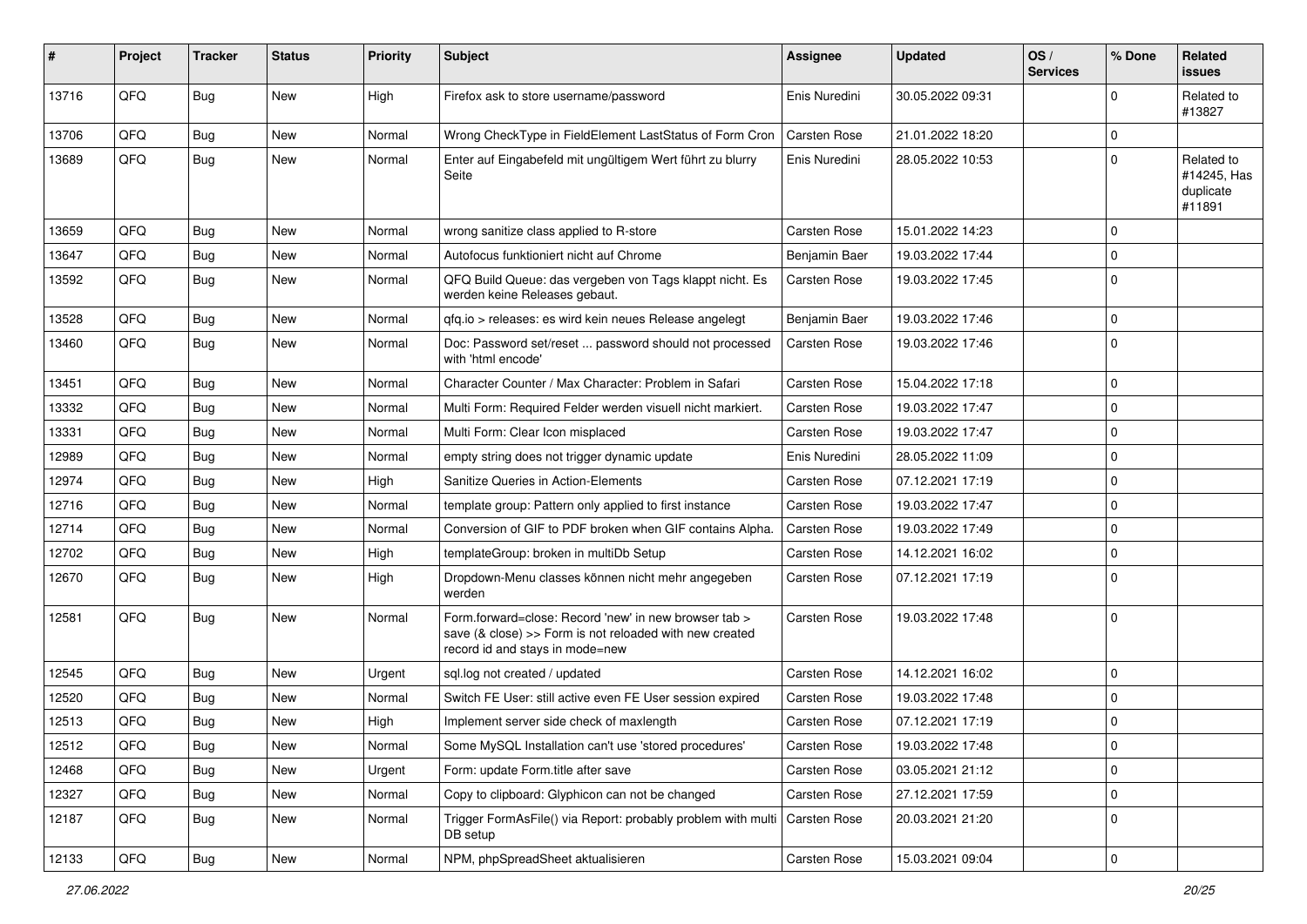| #     | Project | <b>Tracker</b> | <b>Status</b> | <b>Priority</b> | Subject                                                                             | <b>Assignee</b> | <b>Updated</b>   | OS/<br><b>Services</b> | % Done      | Related<br><b>issues</b>                                             |
|-------|---------|----------------|---------------|-----------------|-------------------------------------------------------------------------------------|-----------------|------------------|------------------------|-------------|----------------------------------------------------------------------|
| 12066 | QFQ     | Bug            | New           | High            | enterAsSubmit: Forward wird nicht ausgeführt                                        | Enis Nuredini   | 29.05.2022 09:23 |                        | $\Omega$    |                                                                      |
| 12045 | QFQ     | <b>Bug</b>     | <b>New</b>    | Normal          | templateGroup afterSave FE: Aufruf ohne<br>sqlHonorFormElements funktioniert nicht  | Carsten Rose    | 18.02.2021 16:33 |                        | $\Omega$    |                                                                      |
| 12040 | QFQ     | <b>Bug</b>     | <b>New</b>    | Normal          | FE Mode 'hidden' für zwei FEs auf einer Zeile                                       | Carsten Rose    | 18.02.2021 10:13 |                        | $\Omega$    |                                                                      |
| 11752 | QFQ     | Bug            | <b>New</b>    | Normal          | checkbox renders multiple input elements with same name                             | Carsten Rose    | 17.12.2020 14:58 |                        | $\Omega$    | Related to<br>#11750                                                 |
| 11715 | QFQ     | <b>Bug</b>     | New           | Normal          | acceptZeroAsRequired and requiredOffButMark do not<br>coincide                      |                 | 08.12.2020 12:13 |                        | $\Omega$    |                                                                      |
| 11695 | QFQ     | <b>Bug</b>     | <b>New</b>    | Normal          | MultiForm required FE Error                                                         | Carsten Rose    | 04.12.2020 13:34 |                        | $\Omega$    |                                                                      |
| 11668 | QFQ     | <b>Bug</b>     | <b>New</b>    | Normal          | Play function.sql - problem with mysql                                              | Carsten Rose    | 03.05.2021 20:48 |                        | $\Omega$    |                                                                      |
| 11667 | QFQ     | <b>Bug</b>     | <b>New</b>    | Normal          | MySQL mariadb-server-10.3: Incorrect datetime value                                 | Carsten Rose    | 03.05.2021 20:48 |                        | $\Omega$    |                                                                      |
| 11522 | QFQ     | <b>Bug</b>     | <b>New</b>    | Normal          | Aus/Einblenden von Reitern                                                          |                 | 13.11.2020 14:58 |                        | $\Omega$    |                                                                      |
| 11239 | QFQ     | <b>Bug</b>     | <b>New</b>    | Normal          | Radiobutton (plain): horizontales Rendern abhängig vom<br>Datentyp in der Datenbank | Carsten Rose    | 30.09.2020 18:37 |                        | $\Omega$    |                                                                      |
| 11237 | QFQ     | <b>Bug</b>     | New           | High            | Radiobutton / parameter.buttonClass= btn-default - kein dirty<br>Trigger            | Benjamin Baer   | 03.05.2021 21:12 |                        | $\Omega$    | Related to<br>#10766                                                 |
| 11195 | QFQ     | <b>Bug</b>     | <b>New</b>    | Low             | Dynamic Update: Note not updated if new text is empty<br>(v20.4)                    |                 | 25.09.2020 11:14 |                        | $\Omega$    |                                                                      |
| 11057 | QFQ     | Bug            | <b>New</b>    | High            | Checkboxes ohne span.checkmark im Report werden<br>ausgeblendet                     | Benjamin Baer   | 03.05.2021 21:12 |                        | $\Omega$    | Related to<br>#11039                                                 |
| 10937 | QFQ     | Bug            | <b>New</b>    | Normal          | Fehler mit abhängigen Select- Feldern beim Positionieren                            | Carsten Rose    | 12.11.2020 23:45 |                        | $\Omega$    |                                                                      |
| 10890 | QFQ     | Bug            | <b>New</b>    | Normal          | AutoCron hangs                                                                      |                 | 20.07.2020 13:56 |                        | $\Omega$    |                                                                      |
| 10766 | QFQ     | <b>Bug</b>     | <b>New</b>    | High            | Radiobutton / parameter.buttonClass=btn-default: dynamic<br>update                  |                 | 03.05.2021 21:12 |                        | $\Omega$    | Related to<br>#11237                                                 |
| 10759 | QFQ     | <b>Bug</b>     | <b>New</b>    | Normal          | emptyMeansNull - Feld falsch aktualisiert                                           |                 | 12.11.2020 23:45 |                        | $\Omega$    |                                                                      |
| 10704 | QFQ     | Bug            | New           | Normal          | wkhtml problem rendering fullCalendar.js / fabric.js >><br>successor: puppeteer     | Carsten Rose    | 12.11.2020 23:45 |                        | $\Omega$    | Related to<br>#5024,<br>Related to<br>#4650,<br>Related to<br>#10715 |
| 10658 | QFQ     | Bug            | New           | Normal          | processReadOnly broken                                                              | Carsten Rose    | 27.05.2020 17:55 |                        | 0           |                                                                      |
| 10640 | QFQ     | <b>Bug</b>     | New           | High            | TypeAhead Tag: FE editierbar trotz readOnly                                         | Carsten Rose    | 03.05.2021 21:12 |                        | $\mathbf 0$ |                                                                      |
| 10588 | QFQ     | <b>Bug</b>     | New           | Normal          | typeahed Tag: Doku anpassen                                                         | Carsten Rose    | 12.11.2020 23:45 |                        | 0           |                                                                      |
| 10508 | QFQ     | <b>Bug</b>     | New           | High            | Multi Form broken on Multi DB Instance                                              | Carsten Rose    | 03.05.2021 21:12 |                        | 0           |                                                                      |
| 10506 | QFQ     | Bug            | New           | High            | Template Group broken on MultiDB instance                                           | Carsten Rose    | 03.05.2021 21:12 |                        | 0           | Related to<br>#10505                                                 |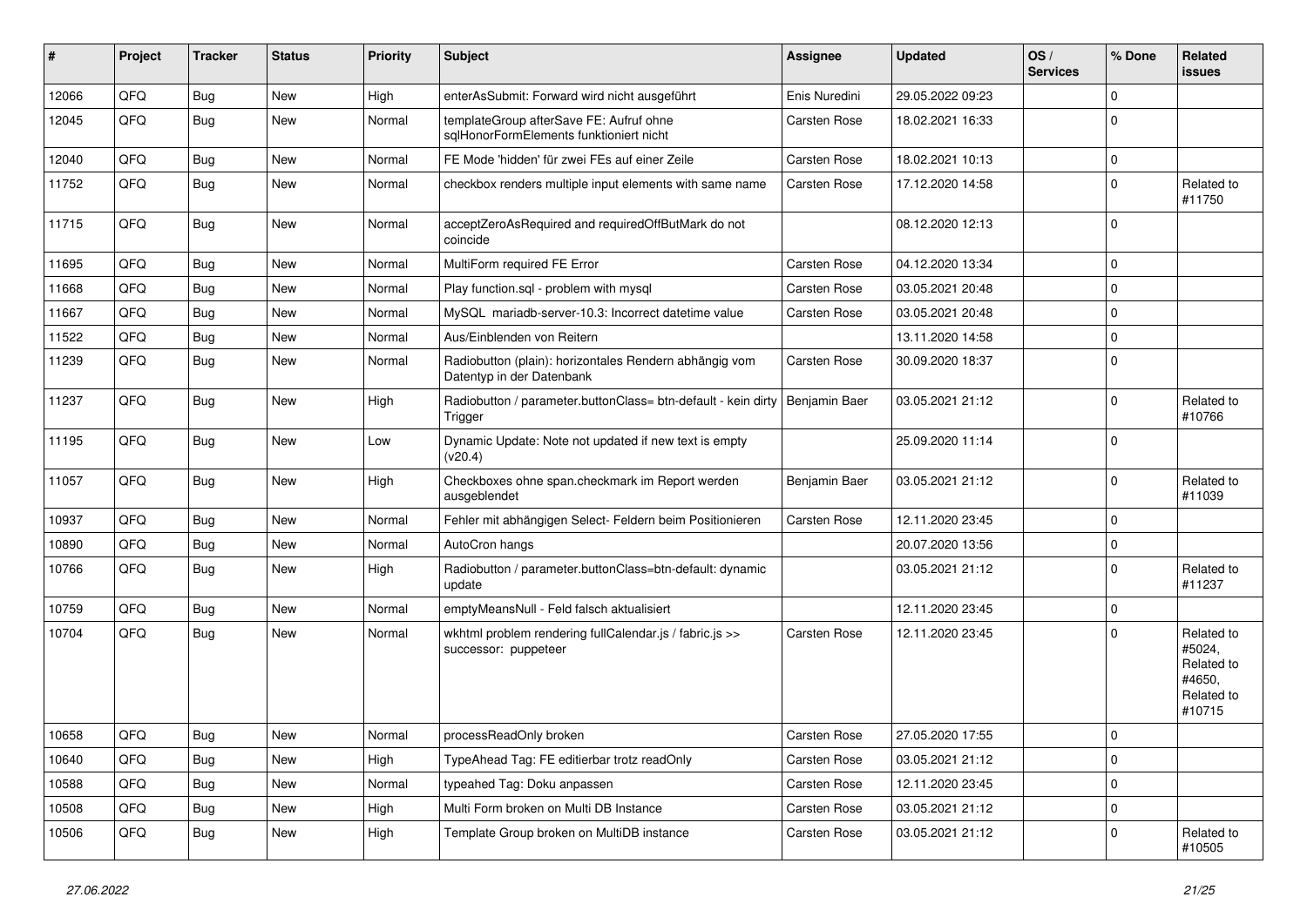| #     | Project | <b>Tracker</b> | <b>Status</b> | <b>Priority</b> | <b>Subject</b>                                                               | Assignee      | <b>Updated</b>   | OS/<br><b>Services</b> | % Done      | Related<br>issues                            |
|-------|---------|----------------|---------------|-----------------|------------------------------------------------------------------------------|---------------|------------------|------------------------|-------------|----------------------------------------------|
| 10324 | QFQ     | <b>Bug</b>     | New           | Normal          | Excel Export mit Template funktioniert nur, wenn Template<br>vor uid kommt   |               | 30.03.2020 11:20 |                        | $\Omega$    | Related to<br>#10257                         |
| 10322 | QFQ     | <b>Bug</b>     | New           | Normal          | FormElement / Radio: missing column 'enum' >> FE not<br>reported             | Carsten Rose  | 07.05.2020 09:37 |                        | $\Omega$    |                                              |
| 10082 | QFQ     | Bug            | <b>New</b>    | Normal          | FE.type=SELECT - 'sanatize' Class                                            | Carsten Rose  | 07.05.2020 09:36 |                        | $\Omega$    | Related to<br>#10081                         |
| 10081 | QFQ     | <b>Bug</b>     | New           | High            | Stale record lock after 'forbidden' character                                | Carsten Rose  | 03.05.2021 21:12 |                        | $\Omega$    | Related to<br>#10082,<br>Related to<br>#9789 |
| 9855  | QFQ     | <b>Bug</b>     | <b>New</b>    | Normal          | <b>Required Check</b>                                                        |               | 01.02.2020 15:56 |                        | $\Omega$    |                                              |
| 9783  | QFQ     | <b>Bug</b>     | <b>New</b>    | Normal          | Email with special characters                                                | Carsten Rose  | 01.02.2020 23:22 |                        | $\Omega$    |                                              |
| 9773  | QFQ     | Bug            | <b>New</b>    | Normal          | form.parameter.formModeGlobal=requiredOff                                    | Carsten Rose  | 01.02.2020 15:56 |                        | $\mathbf 0$ |                                              |
| 9533  | QFQ     | Bug            | New           | Normal          | FE.type=upload: Check in 'beforeSave' if upload is given                     | Carsten Rose  | 01.02.2020 23:22 |                        | $\mathbf 0$ | Related to<br>#11523                         |
| 9531  | QFQ     | <b>Bug</b>     | <b>New</b>    | High            | FE File: Dynamic Update / modeSql / required detected<br>even it not set     | Carsten Rose  | 11.06.2021 20:32 |                        | $\mathbf 0$ | Related to<br>#12398                         |
| 9347  | QFQ     | <b>Bug</b>     | <b>New</b>    | High            | FE.type=upload with dynamic show/hidden: required not<br>detected            | Carsten Rose  | 12.06.2021 10:40 |                        | $\Omega$    | Related to<br>#5305,<br>Related to<br>#12398 |
| 9317  | QFQ     | Bug            | <b>New</b>    | Normal          | FE.type=note: with dynamic show/hidden an empty label<br>causes trouble      | Carsten Rose  | 01.02.2020 23:22 |                        | $\Omega$    |                                              |
| 9177  | QFQ     | <b>Bug</b>     | <b>New</b>    | Normal          | Bug? QFQ tries to save an action FE, which has real<br>existing column name  | Carsten Rose  | 01.02.2020 23:22 |                        | $\Omega$    |                                              |
| 9127  | QFQ     | Bug            | <b>New</b>    | Normal          | Error Message: change 'roll over' color - text not readable                  | Carsten Rose  | 01.02.2020 23:22 |                        | $\Omega$    |                                              |
| 9077  | QFQ     | Bug            | <b>New</b>    | Normal          | typeAheadSql: report broken SQL                                              | Carsten Rose  | 01.02.2020 23:22 |                        | 0           |                                              |
| 9013  | QFQ     | Bug            | <b>New</b>    | Normal          | Error in Twig template not handled                                           | Carsten Rose  | 20.10.2021 13:43 |                        | $\mathbf 0$ |                                              |
| 8891  | QFQ     | Bug            | New           | High            | formSubmitLog: do not log passwords                                          | Enis Nuredini | 25.03.2022 09:06 |                        | $\mathbf 0$ |                                              |
| 8668  | QFQ     | Bug            | New           | High            | Pill disabled: dyamic mode 'hidden' not respected - FE is still<br>required  | Carsten Rose  | 03.05.2021 21:14 |                        | $\Omega$    |                                              |
| 8431  | QFQ     | Bug            | <b>New</b>    | High            | autocron.php with wrong path                                                 | Carsten Rose  | 03.05.2021 21:14 |                        | $\mathbf 0$ |                                              |
| 8083  | QFQ     | <b>Bug</b>     | <b>New</b>    | High            | FormEditor: primary table list does not respect<br>'indexDb={{indexData:Y}}' | Carsten Rose  | 03.05.2021 21:14 |                        | $\Omega$    | Has duplicate<br>#6678                       |
| 8049  | QFQ     | <b>Bug</b>     | <b>New</b>    | Normal          | FE.type=note, column 'value': text moves some pixel to top<br>after save     | Carsten Rose  | 01.02.2020 23:22 |                        | $\Omega$    |                                              |
| 7899  | QFQ     | <b>Bug</b>     | New           | High            | Fe.type=password / retype / required: always complain<br>about missing value | Carsten Rose  | 03.05.2021 21:14 |                        | $\Omega$    |                                              |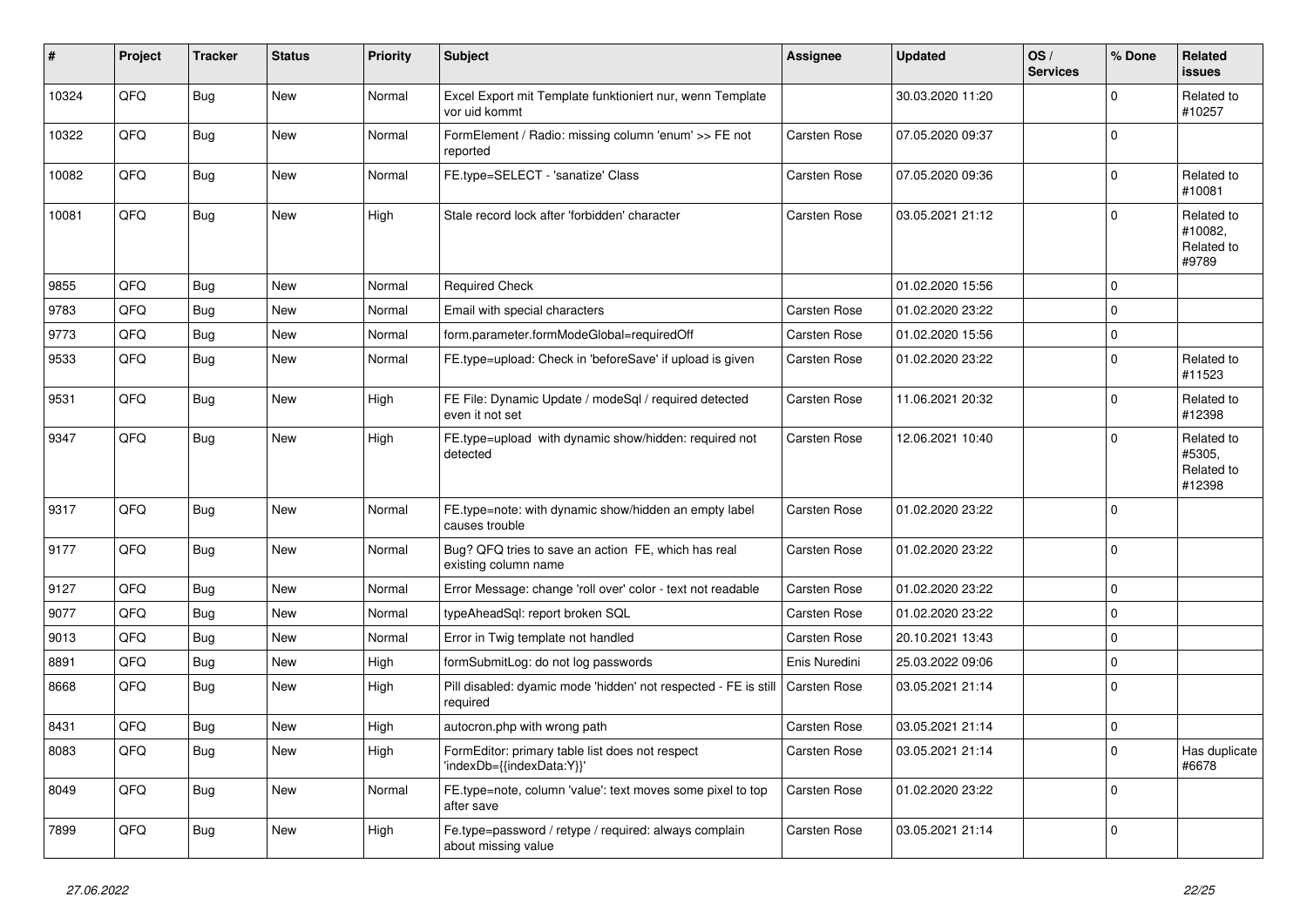| #    | Project | <b>Tracker</b> | <b>Status</b> | <b>Priority</b> | <b>Subject</b>                                                                                                   | <b>Assignee</b> | <b>Updated</b>   | OS/<br><b>Services</b> | % Done      | <b>Related</b><br>issues                    |
|------|---------|----------------|---------------|-----------------|------------------------------------------------------------------------------------------------------------------|-----------------|------------------|------------------------|-------------|---------------------------------------------|
| 7890 | QFQ     | Bug            | New           | Normal          | FormElement 'required': extraButtonInfo not aligned                                                              | Carsten Rose    | 11.06.2021 21:17 |                        | $\Omega$    | Related to<br>#11517                        |
| 7795 | QFQ     | <b>Bug</b>     | New           | Normal          | Readonly Form: Typeahead-Felder                                                                                  | Carsten Rose    | 01.02.2020 23:22 |                        | $\Omega$    |                                             |
| 7685 | QFQ     | <b>Bug</b>     | New           | Normal          | Open FormElement from QFQ error message and save<br>modified record: error about missing {{formId:F}}            | Carsten Rose    | 01.02.2020 23:22 |                        | $\Omega$    |                                             |
| 7650 | QFQ     | Bug            | <b>New</b>    | High            | Optional do not show 'required' sign on FormElement                                                              | Carsten Rose    | 03.05.2021 21:14 |                        | $\Omega$    |                                             |
| 7574 | QFQ     | Bug            | New           | Normal          | Substitute error: form element not reported / dont parse<br>Form.note                                            | Carsten Rose    | 01.02.2020 23:21 |                        | $\mathbf 0$ |                                             |
| 7547 | QFQ     | Bug            | <b>New</b>    | Normal          | Error Message in afterSave: wrong parameter column<br>reported                                                   | Carsten Rose    | 01.02.2020 23:22 |                        | $\mathbf 0$ |                                             |
| 7524 | QFQ     | Bug            | New           | Normal          | QFQ throws a 'General Error' if 'fileadmin/protected/log/' is<br>not writeable                                   | Carsten Rose    | 01.02.2020 23:22 |                        | $\mathbf 0$ |                                             |
| 7513 | QFQ     | <b>Bug</b>     | New           | Normal          | Radios not correct aligned                                                                                       | Carsten Rose    | 01.02.2020 23:22 |                        | 0           |                                             |
| 7512 | QFQ     | <b>Bug</b>     | <b>New</b>    | Normal          | FE: inputType=number >> 'pattern' is not respected                                                               | Carsten Rose    | 01.02.2020 23:22 |                        | $\Omega$    |                                             |
| 7261 | QFQ     | <b>Bug</b>     | <b>New</b>    | Normal          | Report pathFilename for user without path, only the filename                                                     | Carsten Rose    | 01.02.2020 23:21 |                        | 0           |                                             |
| 7219 | QFQ     | Bug            | New           | Normal          | typeSheadSql / typeAheadSqlPrefetch: change to curly<br>braces                                                   | Carsten Rose    | 01.02.2020 23:21 |                        | $\Omega$    |                                             |
| 7014 | QFQ     | Bug            | New           | Normal          | Sending invalid emails succeeds when<br>debug.redirectAllMailTo is set                                           | Carsten Rose    | 01.02.2020 23:21 |                        | $\mathbf 0$ |                                             |
| 7002 | QFQ     | <b>Bug</b>     | New           | Normal          | Dynamic Update: row does not disappear / appear                                                                  | Carsten Rose    | 01.02.2020 23:22 |                        | $\mathbf 0$ |                                             |
| 6912 | QFQ     | Bug            | New           | Normal          | error Message Var 'deadline' already set in SIP - in Form<br>with FE.value={{deadline:R:::{{deadlinePeriod:Y}}}} | Carsten Rose    | 01.02.2020 23:21 |                        | $\Omega$    |                                             |
| 6677 | QFQ     | Bug            | <b>New</b>    | Normal          | Error message FE Action Element: no/wrong FE reference<br>who cause the problem.                                 | Carsten Rose    | 01.02.2020 23:21 |                        | $\mathbf 0$ |                                             |
| 6483 | QFQ     | <b>Bug</b>     | <b>New</b>    | Normal          | R Store funktioniert nicht bei 'Report Notation' im FE                                                           | Carsten Rose    | 01.02.2020 23:21 |                        | $\mathbf 0$ |                                             |
| 6462 | QFQ     | Bug            | New           | Normal          | File Upload: Nutzlose Fehlermeldung wenn Datei zu gross                                                          | Carsten Rose    | 01.02.2020 23:21 |                        | $\mathbf 0$ | Related to<br>#6139                         |
| 5576 | QFQ     | <b>Bug</b>     | New           | Normal          | Using MySQL 'DROP' requires privilege - wich is not really<br>necessary.                                         | Carsten Rose    | 01.02.2020 23:21 |                        | $\mathbf 0$ |                                             |
| 5559 | QFQ     | <b>Bug</b>     | <b>New</b>    | Normal          | FE.type = Upload: 'accept' might contain variables                                                               | Carsten Rose    | 11.05.2020 21:23 |                        | 0           |                                             |
| 5459 | QFQ     | <b>Bug</b>     | New           | High            | Multi DB: spread system tables between 'QFQ' and<br>'Data'-DB                                                    | Carsten Rose    | 03.05.2021 21:14 |                        | $\mathbf 0$ | Related to<br>#4720                         |
| 5305 | QFQ     | <b>Bug</b>     | New           | Normal          | Upload FormElement: nicht disabled by readonly Form                                                              | Carsten Rose    | 16.06.2021 13:43 |                        | $\mathbf 0$ | Related to<br>#9347,<br>Related to<br>#9834 |
| 5221 | QFQ     | <b>Bug</b>     | New           | High            | Download Dialog: Bleibt stehen in FF wenn Datei<br>automatisch gespeichert wird.                                 | Carsten Rose    | 03.05.2021 21:14 |                        | 0           |                                             |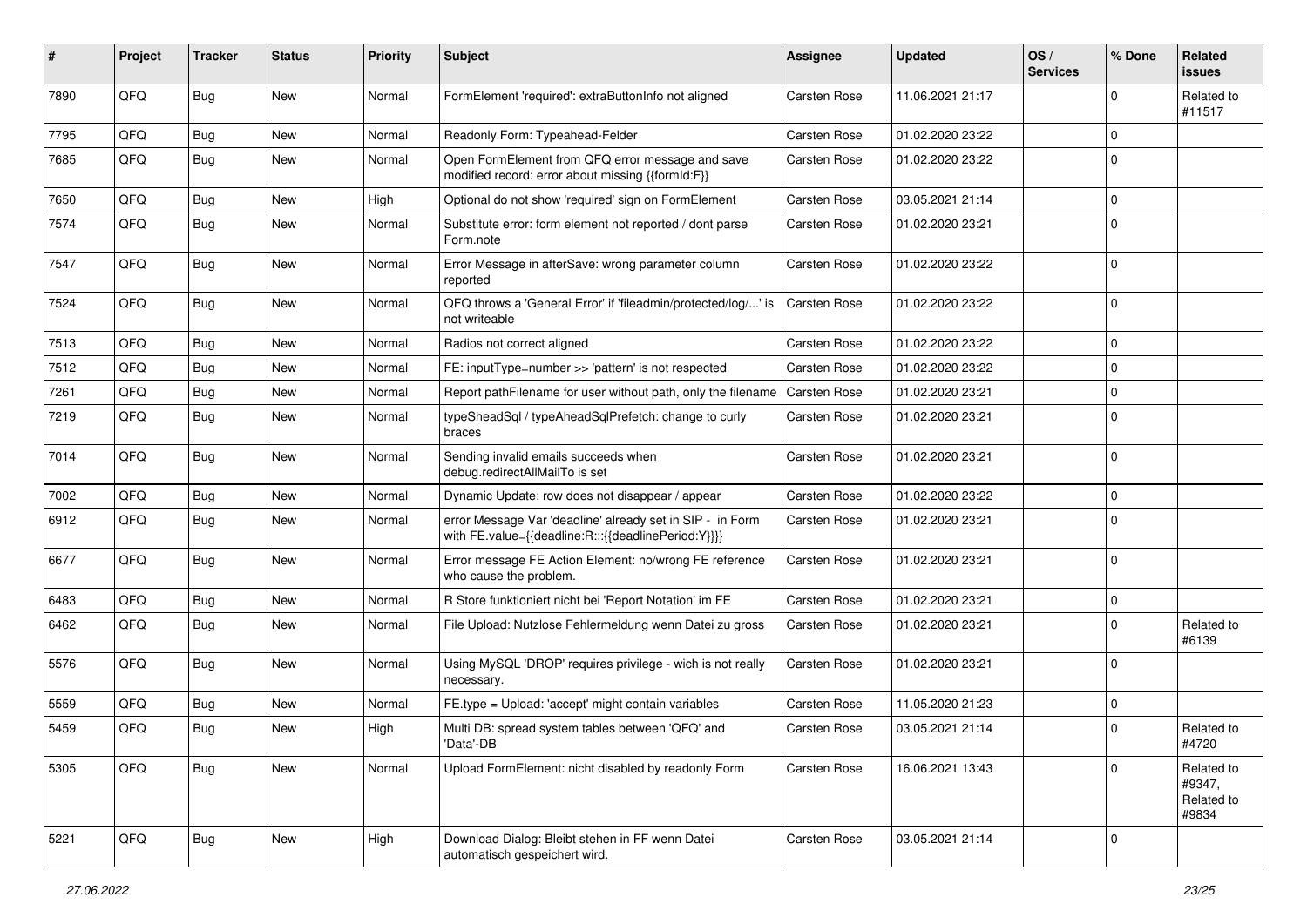| #     | Project | <b>Tracker</b> | <b>Status</b> | <b>Priority</b> | <b>Subject</b>                                                                                           | Assignee      | <b>Updated</b>   | OS/<br><b>Services</b> | % Done      | <b>Related</b><br><b>issues</b>                                         |
|-------|---------|----------------|---------------|-----------------|----------------------------------------------------------------------------------------------------------|---------------|------------------|------------------------|-------------|-------------------------------------------------------------------------|
| 4756  | QFQ     | Bug            | <b>New</b>    | Normal          | Form dirty even nothing changes                                                                          | Carsten Rose  | 11.12.2019 16:16 |                        | $\mathbf 0$ |                                                                         |
| 3547  | QFQ     | Bug            | <b>New</b>    | Normal          | FE of type 'note' causes writing of empty fields.                                                        | Carsten Rose  | 01.02.2020 23:21 |                        | $\Omega$    |                                                                         |
| 2665  | QFQ     | <b>Bug</b>     | Priorize      | Normal          | Dynamic Update funktioniert nicht, wenn beim<br>entsprechenden FormElement eine size angegeben ist.      | Benjamin Baer | 03.01.2022 08:12 |                        | 30          |                                                                         |
| 14283 | QFQ     | <b>Bug</b>     | Priorize      | Normal          | HEIC / HEIF convert doesn't trigger                                                                      | Carsten Rose  | 19.06.2022 16:37 |                        | 0           |                                                                         |
| 13943 | QFQ     | Bug            | Priorize      | Normal          | unable to find formgroup                                                                                 | Enis Nuredini | 28.05.2022 11:03 |                        | $\mathbf 0$ |                                                                         |
| 12325 | QFQ     | Bug            | Priorize      | Normal          | MultiDB form.dblndex not working for report syntax                                                       | Carsten Rose  | 07.09.2021 13:37 |                        | $\mathbf 0$ | Related to<br>#12145,<br>Related to<br>#12314                           |
| 9975  | QFQ     | Bug            | Priorize      | Normal          | Dropdown Menu: 'r:3' broken                                                                              | Carsten Rose  | 01.02.2020 10:13 |                        | 0           |                                                                         |
| 9958  | QFQ     | Bug            | Priorize      | Normal          | Broken subrecord query: no error message                                                                 | Carsten Rose  | 05.02.2021 15:15 |                        | 0           |                                                                         |
| 9947  | QFQ     | Bug            | Priorize      | Normal          | Unwanted error message if missing 'typeAheadSqlPrefetch'                                                 | Carsten Rose  | 01.02.2020 10:13 |                        | 0           |                                                                         |
| 9862  | QFQ     | <b>Bug</b>     | Priorize      | Normal          | Failed writing to sql mail qfq.log should throw an exception                                             | Carsten Rose  | 01.02.2020 10:13 |                        | $\mathbf 0$ |                                                                         |
| 9834  | QFQ     | Bug            | Priorize      | Normal          | Input elements with tag 'disabled' are missing on<br>form-submit: server option 'processReadOnly' broken | Carsten Rose  | 07.12.2021 16:43 |                        | 0           | Related to<br>#9691,<br>Related to<br>#5305, Has<br>duplicate<br>#12331 |
| 9534  | QFQ     | <b>Bug</b>     | Priorize      | Urgent          | FE.type=upload: 'Unknown Mode: ID"                                                                       | Carsten Rose  | 03.05.2021 21:14 |                        | $\Omega$    | Related to<br>#9532                                                     |
| 9173  | QFQ     | <b>Bug</b>     | Priorize      | Urgent          | Stale Record Lock: Firefox                                                                               | Carsten Rose  | 03.05.2021 21:14 |                        | 0           | Related to<br>#9789                                                     |
| 9121  | QFQ     | Bug            | Priorize      | High            | sip links have r and __dbIndexData set                                                                   | Carsten Rose  | 12.06.2021 10:41 |                        | $\mathbf 0$ |                                                                         |
| 8037  | QFQ     | Bug            | Priorize      | Normal          | FE.type=upload (advanced mode): {{slaveId:V}} missing<br>during dynamic update                           | Carsten Rose  | 01.02.2020 10:13 |                        | 0           |                                                                         |
| 7656  | QFQ     | <b>Bug</b>     | Priorize      | Normal          | FE with required, 'pattern' and 'extraButtonLock': always<br>complain about missing value                | Carsten Rose  | 01.02.2020 10:13 |                        | $\mathbf 0$ |                                                                         |
| 7616  | QFQ     | <b>Bug</b>     | Priorize      | Normal          | Selectlist with Enum & Dynamic Update                                                                    | Carsten Rose  | 01.02.2020 10:13 |                        | $\Omega$    |                                                                         |
| 6574  | QFQ     | Bug            | Priorize      | Normal          | qfq.log: Fehlermeldung wurde angezeigt, aber nicht geloggt                                               | Carsten Rose  | 01.02.2020 10:13 |                        | $\Omega$    |                                                                         |
| 6566  | QFQ     | <b>Bug</b>     | Priorize      | Normal          | Link Function 'delete': provided parameter missing on page<br>reload                                     | Benjamin Baer | 03.01.2022 08:08 |                        | $\Omega$    |                                                                         |
| 6140  | QFQ     | <b>Bug</b>     | Priorize      | Normal          | QFQ DnD Sort: Locked fields                                                                              | Benjamin Baer | 21.03.2022 09:56 |                        | 0           |                                                                         |
| 6116  | QFQ     | <b>Bug</b>     | Priorize      | High            | value of checkbox not saved                                                                              | Carsten Rose  | 07.12.2021 17:19 |                        | 0           |                                                                         |
| 4457  | QFQ     | <b>Bug</b>     | Priorize      | Normal          | typeahead: pressing return to select an item, saves the form<br>and closes the form.                     | Benjamin Baer | 03.01.2022 08:01 |                        | 0           | Related to<br>#4398                                                     |